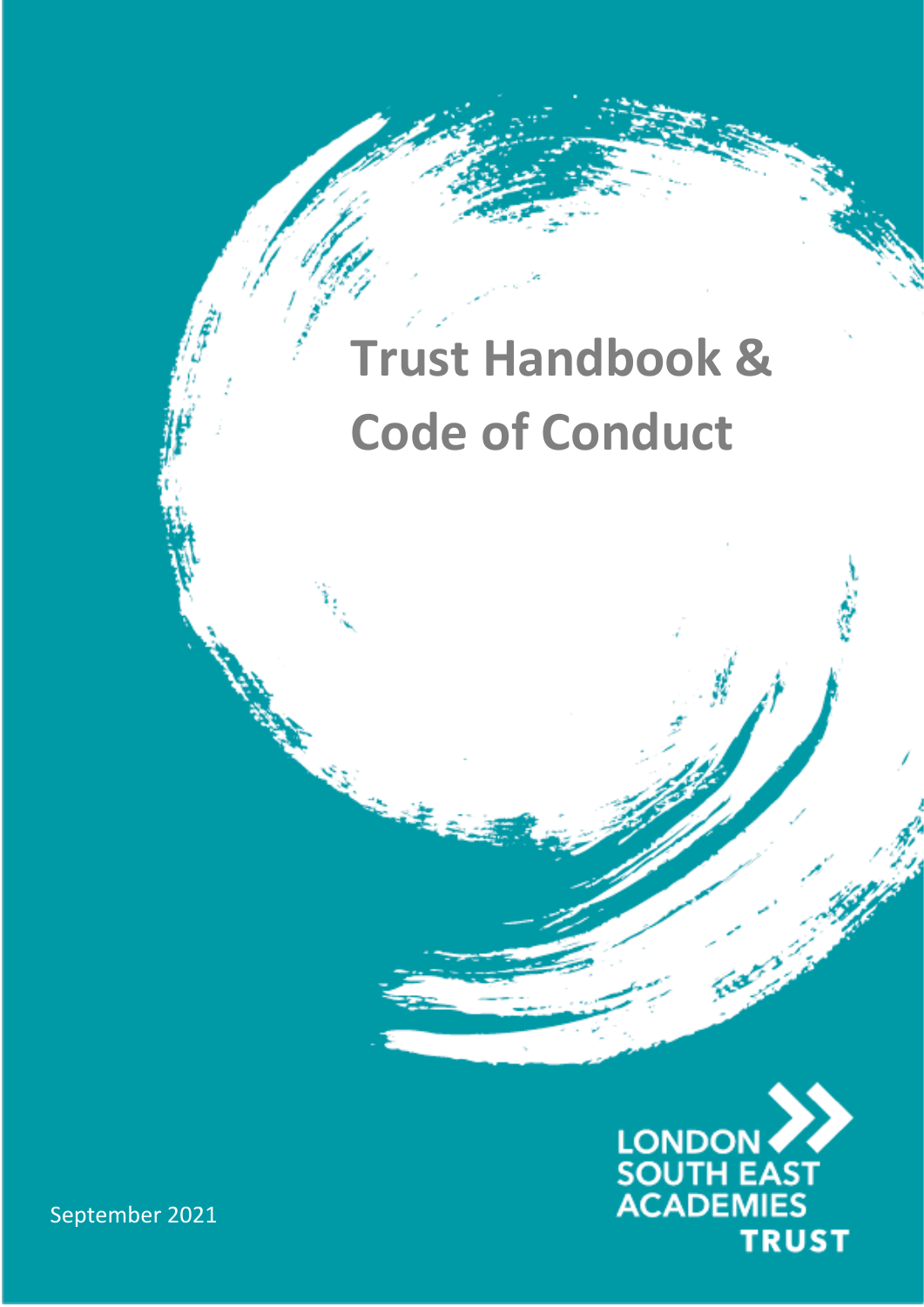

# **LONDON SOUTH EAST ACADEMIES TRUST HANDBOOK & CODE OF CONDUCT 2021/22**

## **Introduction**

The Trust Handbook and Code of Conduct has been developed to give clear guidance on professional standards and expectations for all Trust staff working in our Academies.

It supports induction and should be read in conjunction with Local Academy Handbooks, Local Academy and Trust wide policies, as well as Trust HR Policies.

Each member of Trust Staff is required to sign this document to confirm understanding and acceptance of the duties outlined in the Trust Handbook and Code of Conduct, as a condition of employment.

The Trust Policy Matrix identifies the associated policies including Group, Trust and local Academy policies and the distinct HR, IT and Regulatory policies and procedures that apply, as the employer of all staff and managers.

This Handbook also outlines the Trust Vision, Mission and Values alongside a message from the Trust CEO, Dr Sam Parrett, CBE.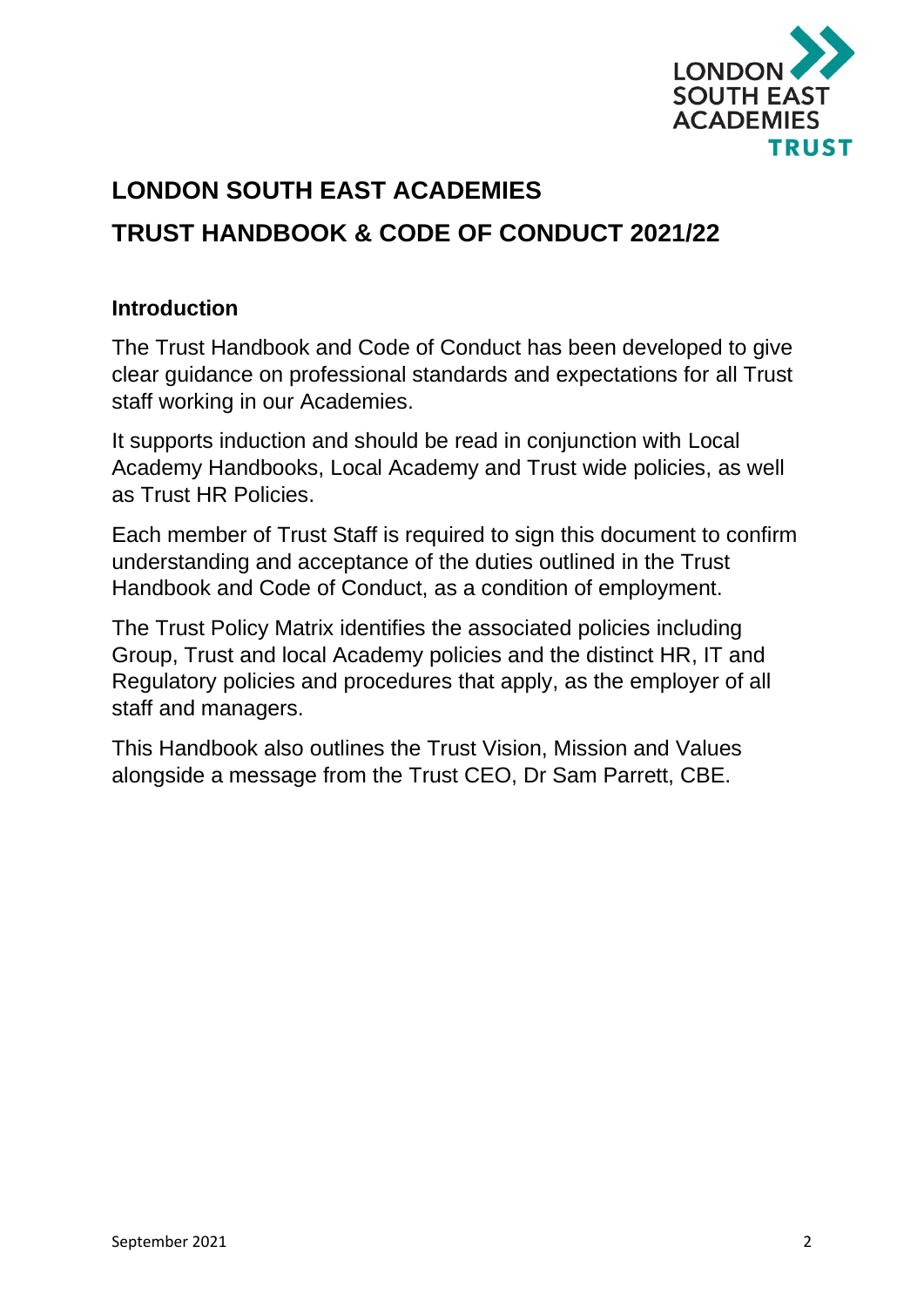

## **Contents**

#### **1. Message from Trust CEO, Dr Sam Parrett, CBE.**

#### **2. One Trust**

- 2.1 Mission, Vision and Values
- 2.2 2021/22 Group and Trust Strategic Priorities.

#### **3. Code of Conduct**

- 3.1 Summary & Context
- 3.2 Equality of opportunity
- 3.3 Management and employee relations
- 3.4 Safeguarding Children and Young People
- 3.5 Development of Children and Young People
- 3.6 Learning Environment
- 3.7 Honesty & Integrity
- 3.8 Confidentiality
- 3.9 Keeping within the law
- 3.10 Conflicts of interest
- 3.11 Fraud advice, personal gain, gifts and hospitality
- 3.12 Conduct outside Work
- 3.13 Relationships at Work
- 3.14 Secondary Employment
- 3.15 Hours of work & Attendance
- 3.16 Dress Code and Appearance
- 3.17 Giving employment references

#### **4. Health & Safety and Wellbeing**

- 4.1 Smoking/Vaping
- 4.2 Accident Reporting
- 4.3 COVID

#### **5. IT Systems and Data**

- 5.1 Proper use of IT systems
- 5.2 Use of personal data
- 5.3 Email and internet usage
- 5.4 Computer security and misuse
- 5.5 Social media and applications

#### **Associated Documents**

Keeping Children Safe In Education 2021 (Part One and Annex A) Trust Staff Privacy Statement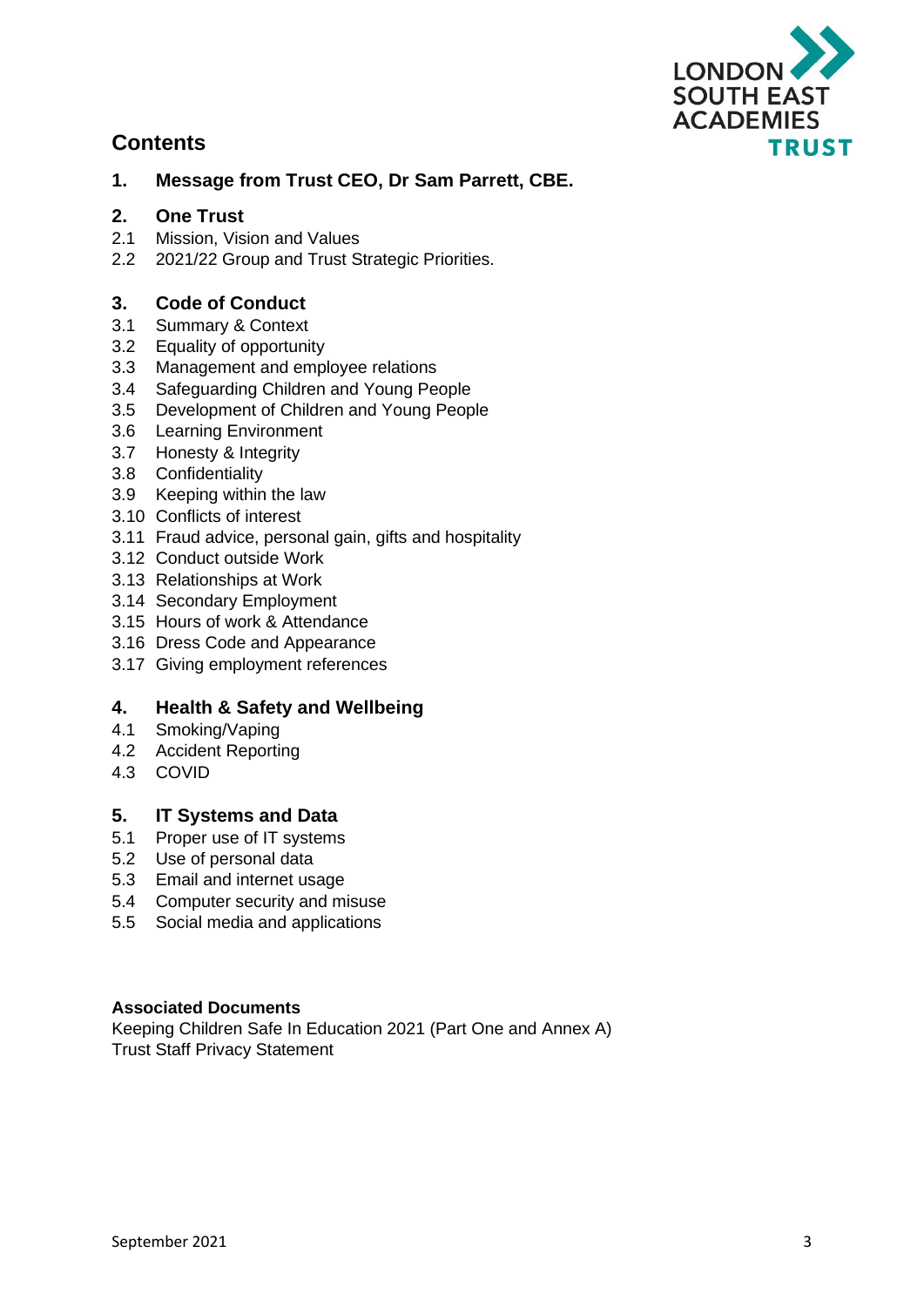

## **1. Message from Dr Sam Parrett, CBE London South East Academies Trust CEO,**

Dear Colleagues

Our expectations are that all students receive the highest possible quality of teaching and learning within a positive and respectful environment.

It is important, therefore, that you understand that your own behaviour and the manner in which you conduct yourselves with colleagues, students, parents and other stakeholders sets an example and affects the school environment.

We recognise that the majority of employees and workers always act in an appropriate, professional manner and treat others with dignity and respect. However, we consider it important to make clear the standards we expect so that breaches, misunderstandings and/or misinterpretation of rules are kept to a minimum.

The Trust Handbook and Code of Conduct alongside Local Academy, Trust and HR Policies intends to set out our expected standards of conduct, behaviour and values. They apply to all employees, regardless of status. They are not an exhaustive compilation of what employees and workers can and cannot do, but it is hoped that it will ensure everyone is clear about what is acceptable and what is not.

The Trust Handbook and Code of Conduct is binding for all our employees. It is expected also that other workers deployed throughout the Trust, who are employed by external Agencies, will be expected to adhere to its principles.

Similarly, volunteers are also expected to adhere to the principles set out and should consider themselves to fall into the category of 'worker' whilst with the School for that purpose.

Breaches of this Trust Handbook and Code of Conduct and our standards and values expressed within it, may result in disciplinary action against you, including dismissal for serious offences.

We hope, of course, that such action won't be necessary and that all employees and workers will ensure that they read the Code of Conduct and act in accordance with its requirements, standards and expectations at all times.

If there is anything in the Trust Handbook and Code of Conduct that you do not understand, you should speak to your line manager, Head Teacher or Deputy CEO Academies.

**Dr Sam Parrett, CBE Trust CEO**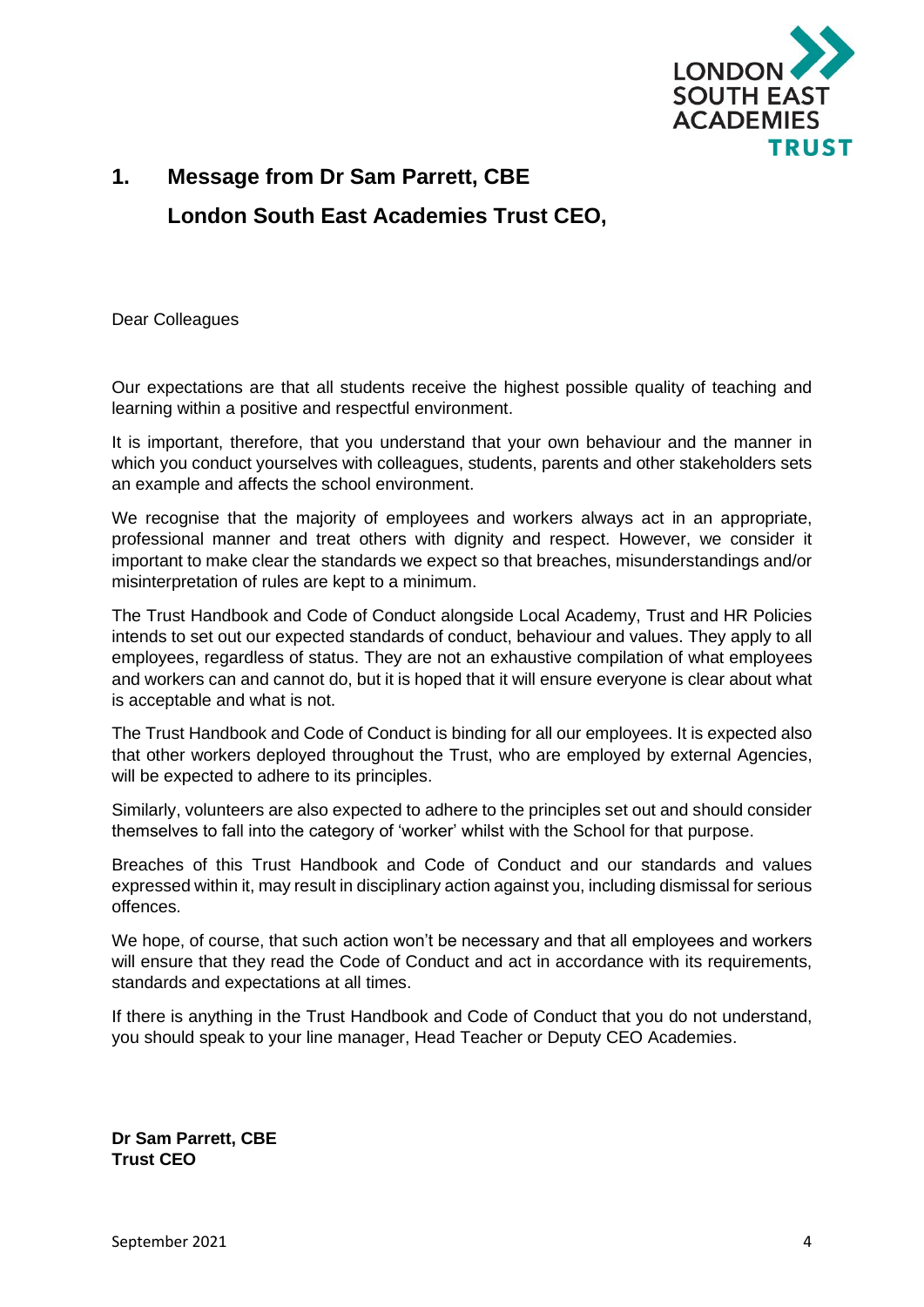

## **2. Trust Mission, Vision & Values & Priorities for 2021/22**

#### **2.1 Mission, Vision and Values**

#### **Mission**

Passionate about their potential, we promise to realise the unique talents and abilities of the children and young people entrusted to London South East Academies Trust. Ambitious for every child, we will work tirelessly to ensure that progression and their 'next step' is always in reach. We recognise and respect the diversity and strength that our different schools bring to our community, within the school and beyond.

Our mission is to create a network of outstanding schools that:

- promote excellence
- celebrate diversity
- enable personal development and achievement
- foster social value in the communities they serve,

#### **Vision**

Our vision is to create a future where **every child, in every school, can flourish every day.** Our vision is wide-ranging. It encompasses aspiration, educational excellence, system leadership, and an ambition to create social value for the communities we serve. We aim to:

- ➢ Give all children access to an inspirational school offer focused on maximising their own unique talents and abilities.
- ➢ Ensure the educational achievement of every child and young person entrusted to us.
- ➢ Have a relentless focus on accelerating learning, ensuring that irrespective of their starting point every child achieves and progresses (….to their next level of education or life stage of employment, and training).
- ➢ Reward ambition and high aspirations through all of our schools
- $\triangleright$  Maximise the strength of our diversity and use this to enhance the learning experience of every child and young person.
- ➢ In areas of social and economic deprivation we will improve the life chances of children and young people.
- ➢ We will actively challenge social inequality and as a civic Trust work in partnership to create social value and have a positive impact on the lives and communities we operate in.
- ➢ Create a diverse network of high performing schools that unlock children's potential.
- ➢ Proactively support and train our education system leadership to improve school standards in our region.
- ➢ In doing so we will: create a future where **every child, in every school, can flourish every day.**.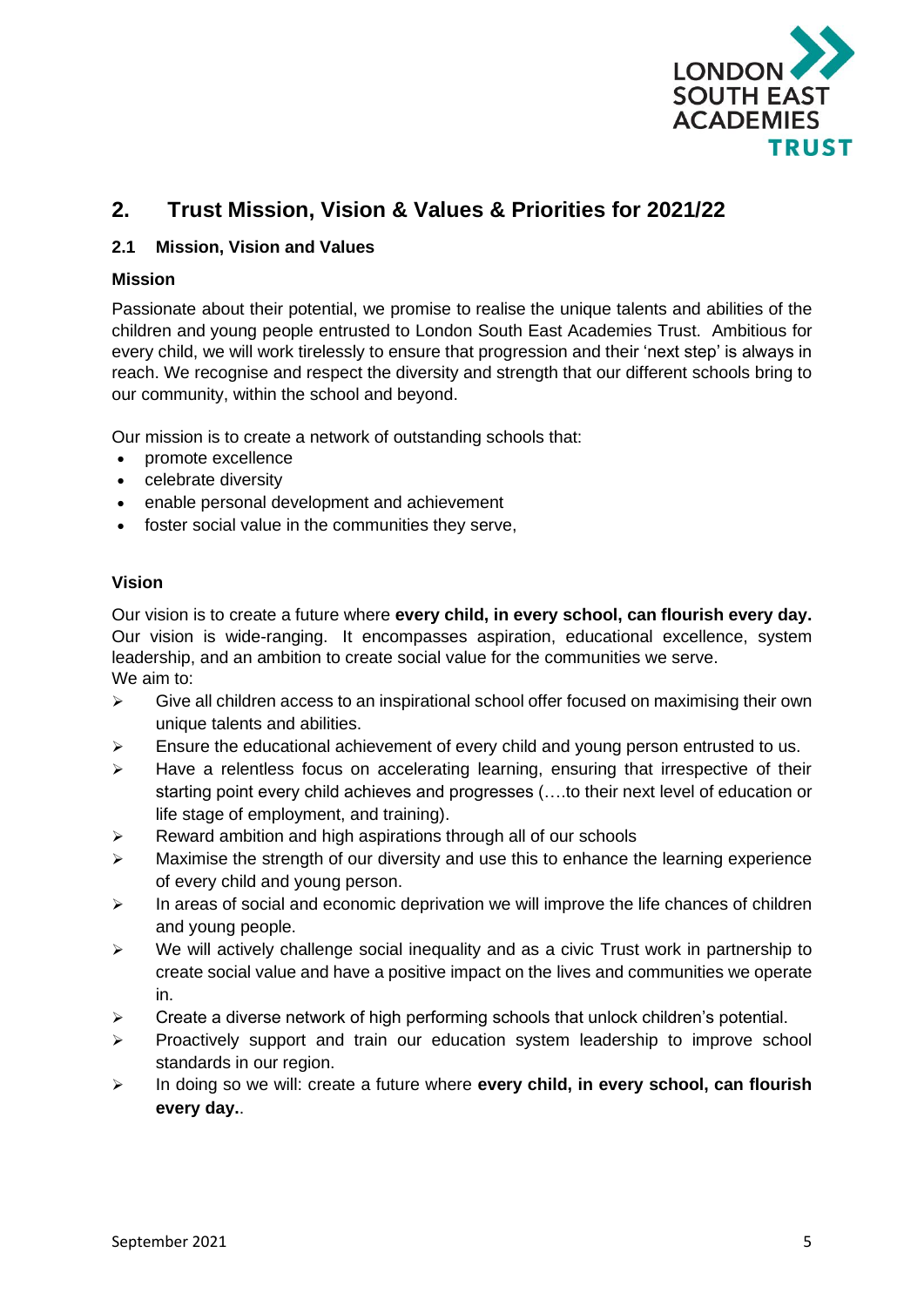

#### **Values**

**SUCCESS:** Success is for all: we create a culture of continuous improvement, encouraging all learners and staff to strive to be better, and succeed.

**TEAMWORK:** We work together to maximise the talent and abilities of all, with our learners central to every choice we make.

**ACHIEVEMENT:** We have ambition for our learners and staff so that they can achieve and exceed with courage, resilience and determination, realising their own unique potential.

**RESPECT:** We empower our learners and our staff to be respectful to value diversity and to maximise this as a talent and strength.

**SERVICE:** Our purpose is to serve our learners and our communities. Leaders at every level serve with integrity, ensuring our learners achieve and progress in society.

#### **2.2 Group & Trust Strategic Goals and Priorities for 2021/22**

#### **London South & East Education Group Strategic Goals**

Our key strategic goals over the next five years (2019-2024):

- $\triangleright$  To have a measurable positive impact on lives and communities
- ➢ To maximise learners' success and ambitions through a learning strategy and approach that connects learning to the real world
- ➢ To deliver high quality outcomes across all aspects of the group's business
- $\triangleright$  To have the right people in the right jobs at the right time
- ➢ To establish a group identity with shared vision, mission and values and a new emphasis on social enterprise and our wider contribution
- $\triangleright$  To embed a culture of discipline, values and evidence that will drive our behaviour

#### **Group Strategic Priorities for 2021/22**

- ➢ Increase the amount of social value generated by £2,000,000 between the 2020/21 report and the 2021/22 social value report.
- ➢ Design, develop and implement the Group's first Social Value Procurement Strategy.
- ➢ Support the implementation of the Group's Sustainability Strategy increasing the amount of social value generated through environmental metrics.
- ➢ Continue to develop the profile of the Group as a social enterprise

#### **London South East Academies Trust Strategic Priorities 2021/22**

- ➢ Support the design and implementation of the Group's first Social Value Procurement Strategy.
- ➢ Support the implementation of the Group's Sustainability Strategy increasing the amount of social value generated through environmental metrics.
- ➢ Review the Group Strategy use of the TOMS framework and ensure the social value metrics selected support the Trust's role in civic infrastructure and have relevance at school level.
- $\triangleright$  Continue to create the conditions needed for staff to design, develop, and deliver social and community action opportunities which add value to the life of the school through the curriculum.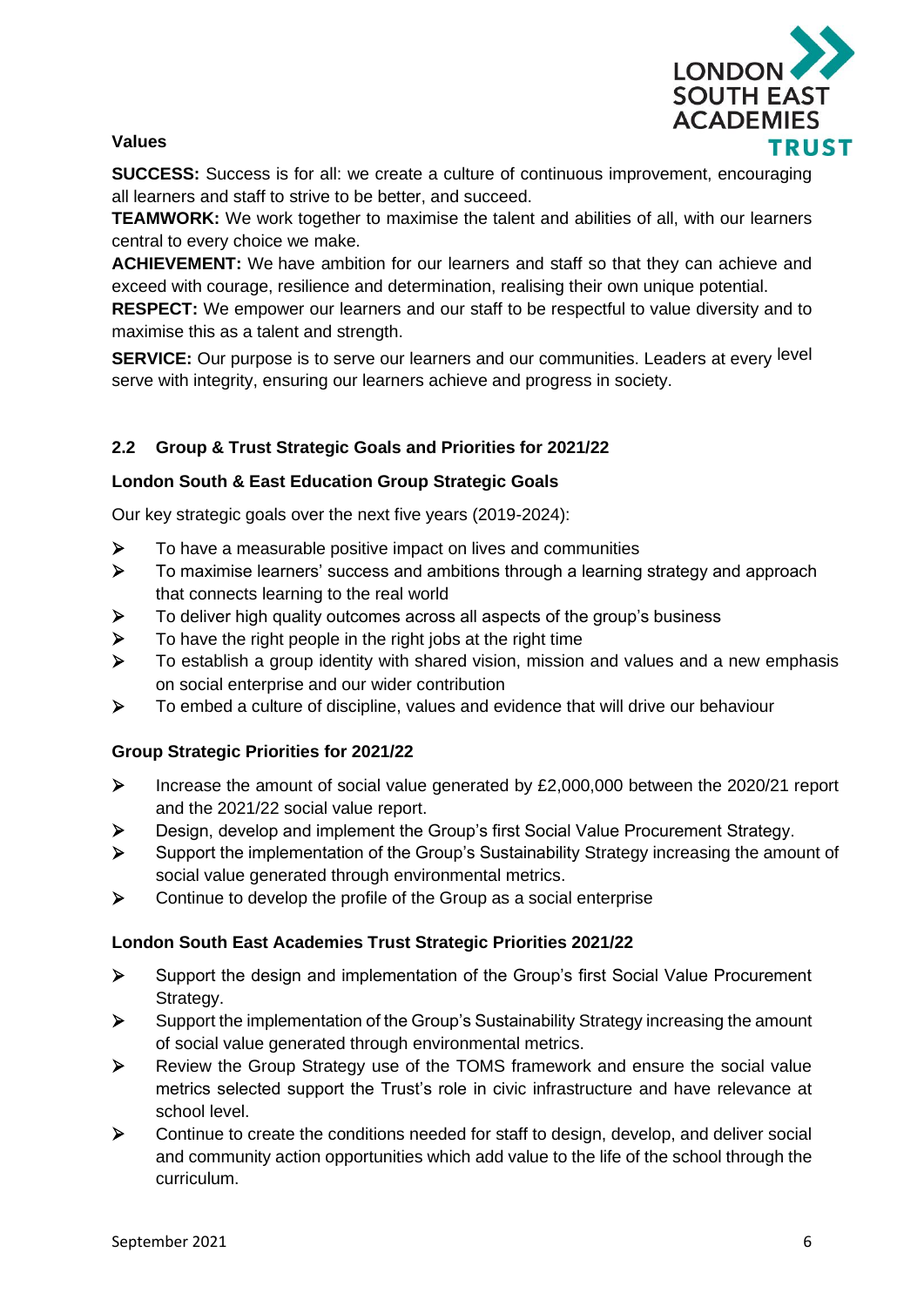

## **3. Staff Code of Conduct**

#### **3.1 Summary & Context**

All staff who work for London South East Academies Trust will demonstrate high standards of conduct in order to encourage children and young people to do the same.

All staff must establish and maintain professional boundaries in their relationships with children and young people to avoid putting themselves at risk of allegations. The Code of Conduct will help all staff to understand what is considered acceptable.

We have high standards and expectations of all employees and workers and the health, safety and welfare of the students is the priority. Therefore, it is required that you:

- provide a high standard of service in your dealings with Trustees, Local Community Governors, Academy Leadership and Management, staff, colleagues, students, parents and other stakeholders whether this is in person, by telephone, letter or email.
- always be polite, responsive and treat people with respect and consideration, be as clear as possible about any decisions and actions you take and the reasons for them;
- always use appropriate language and never demean, distress or offend the decency of others.
- do not make derogatory comments or seek to undermine Academy Leaders and Managers or other staff and employees;
- respect the rights of others and treat them with dignity.
- never threaten, bully, fight with or assault anyone;
- never steal, damage or take items that belong to others;
- hand lost property in to the Business Manager; School Office or Head Teacher and/or Deputy CEO/Head Teacher as appropriate;
- do not discriminate against, harass or victimise anyone you meet in the course of your work, on any grounds;
- raise any concerns about inappropriate behaviour by students, parents or colleagues or about the internal workings of the Academy by following the appropriate policy.
- positively promote the Trust mission, vision and values;
- comply with our policies and any other rules, regulations or codes that apply to your work and the workplace;
- use electronic media communications appropriately, responsibly and legally at all times, whether within or outside the workplace/working hours;
- do not make public statements about the Trust or the Academy without first obtaining authorisation from the Deputy CEO and/or Head Teacher;
- avoid actions that may discredit the Trust or Academy or bring it into disrepute.
- ensure that you are not under the influence of alcohol or drugs during working hours
- do not disclose or misuse confidential information; and
- do not engage in, or encourage, gossip, rumour or innuendo.

All staff need to recognise that failure to meet appropriate standards of behaviour and conduct may result in disciplinary action.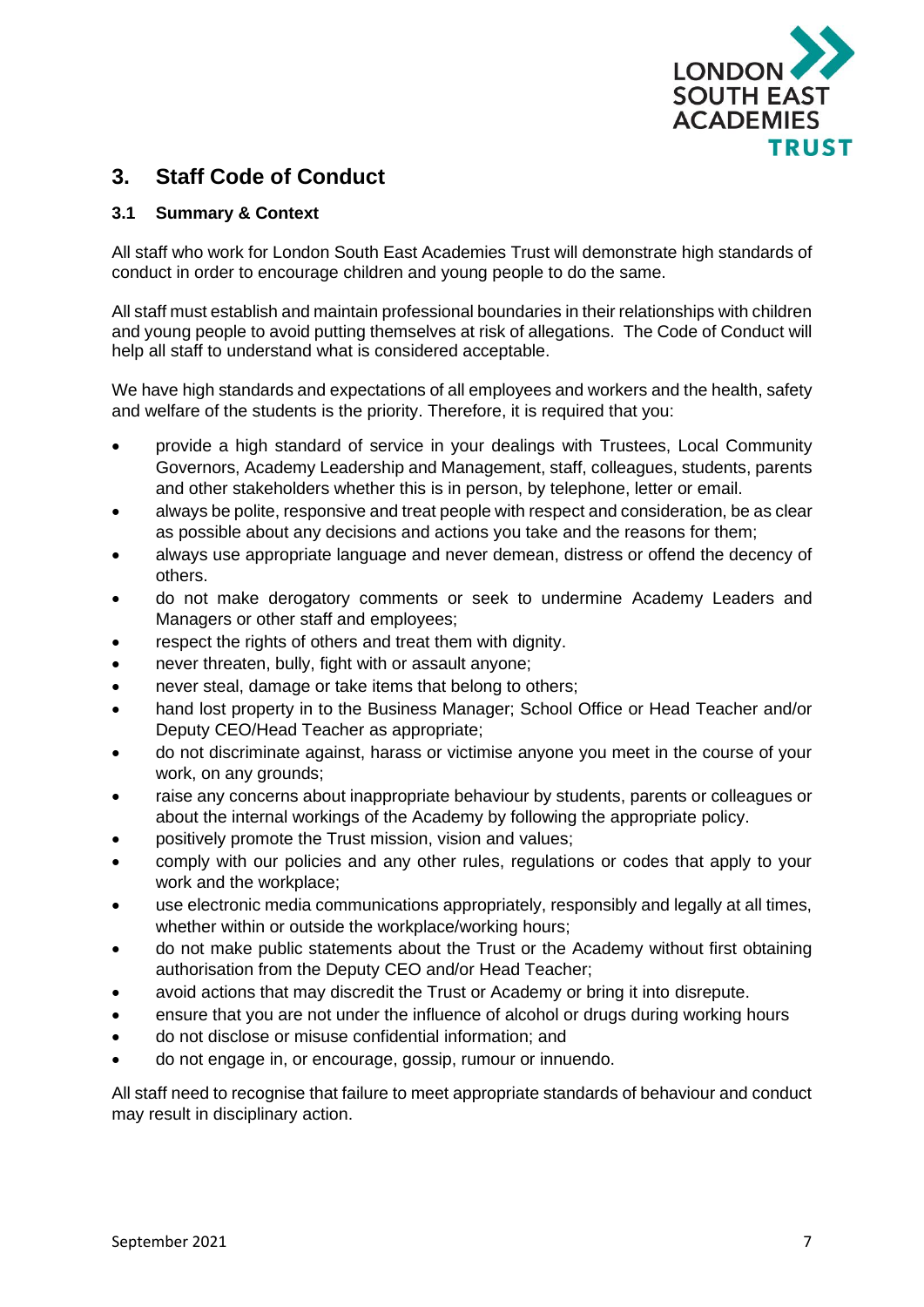

#### **3.2 Equality of Opportunity**

We are committed to providing equal opportunities in recruitment, employment and in the workplace and to avoid unlawful discrimination in all related practices.

Under the Equality Act 2010, there are certain 'protected characteristics' that qualify for protection against discrimination. These are age, disability, gender reassignment, marriage and civil partnership, pregnancy and maternity, race, religion or belief, sex and sexual orientation.

Unlawful discrimination can take a number of forms:

- Direct discrimination occurs where a person is treated less favourably than another because of a protected characteristic they have, or are thought to have, or because they associate with someone who has a protected characteristic (also see below).
- Indirect discrimination applies to age, disability, race, religion or belief, sex, sexual orientation, gender reassignment and marriage and civil partnership. It occurs where a rule, provision, criterion or practice is applied to everyone but has the effect of particularly disadvantaging people who share a protected characteristic. However, such indirect discrimination may be justified if it can be shown that it is 'a proportionate means of achieving a legitimate aim'.
- Perceptive Discrimination, applying to age, disability, race, religion or belief, sex, sexual orientation and gender reassignment, is direct discrimination against an individual due to the fact that others think, or perceive, that they possess a particular protected characteristic.
- Associative Discrimination applies to age, disability, race, religion or belief, sex, sexual orientation and gender reassignment. It is direct discrimination against someone because they associate with another person who possesses a protected characteristic.
- Harassment is "unwanted conduct related to a relevant protected characteristic, which has the purpose or effect of violating an individual's dignity or creating an intimidating, hostile, degrading, humiliating or offensive environment for that individual." Harassment applies to all protected characteristics except for pregnancy and maternity and marriage and civil partnership. Employees/workers can complain about behaviour they find offensive even if it is not directed at them, and the complainant need not possess the relevant characteristic him/herself. Employees and workers are also protected from harassment because of perception and association (see above).
- Victimisation occurs when an employee/worker is badly treated because s/he has made or supported a complaint, or raised a grievance, or is suspected of doing so. However, s/he is not protected from victimisation if the complaint has been made or supported maliciously.
- Pregnancy and maternity provisions afford protection against discrimination to women during the period of the pregnancy and any statutory maternity leave.

Everyone is required to assist in meeting the commitment to providing equal opportunities and avoiding unlawful discrimination. Employees and workers can be held personally liable as well as, or instead of, the employer for acts of unlawful discrimination. Anyone who commits a serious act of harassment may be guilty of a criminal offence.

Acts of discrimination, harassment or victimisation against anyone else are disciplinary matters and will be dealt with accordingly. Such acts may constitute gross misconduct and could lead to dismissal without notice.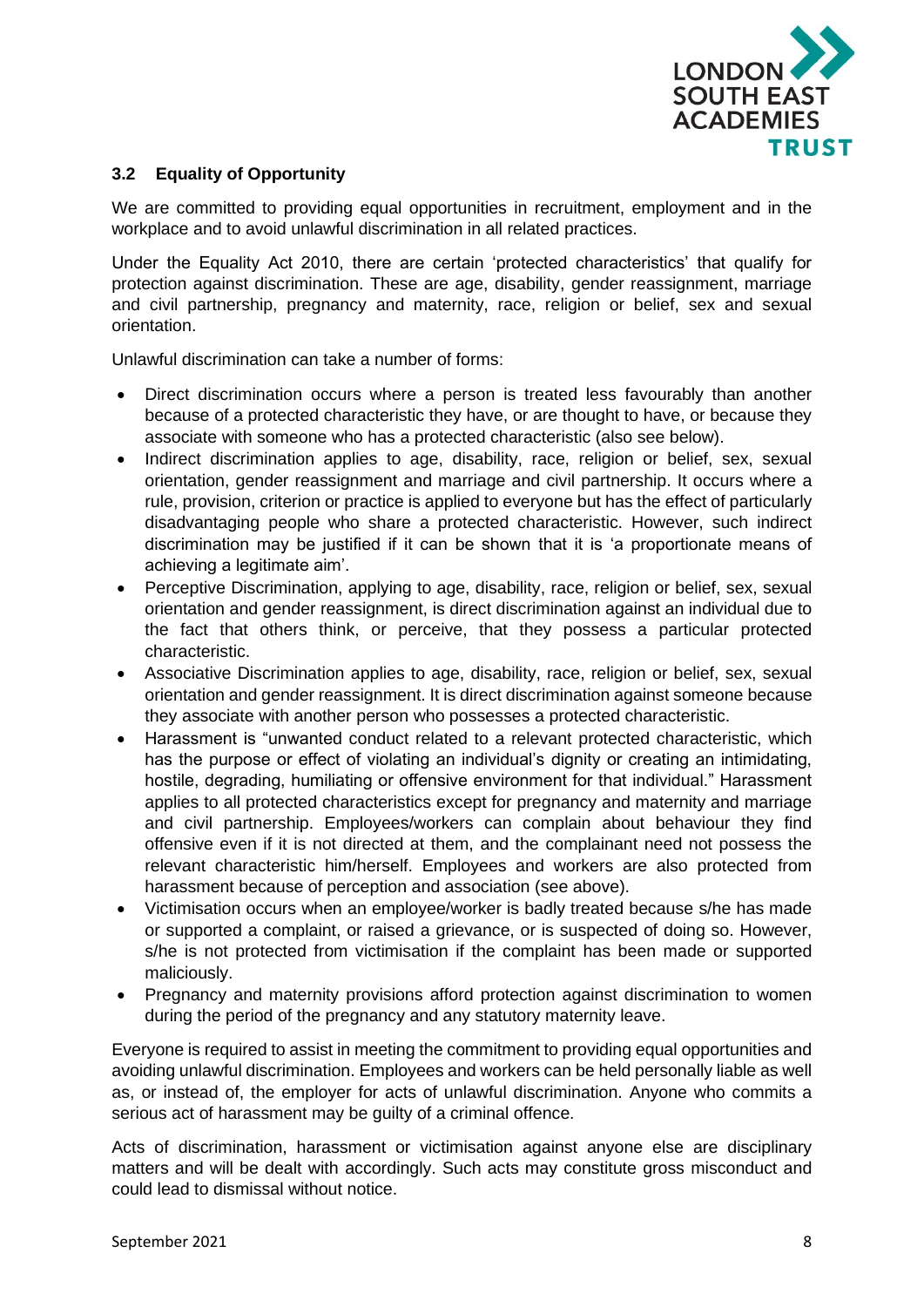

#### **3.3 Management and Employee Relations**

An atmosphere of mutual confidence, trust and respect between managers and employees/workers is essential to achieving our aims and targets and providing quality first teaching and learning.

As an employee/worker you should:

- promote the Academy and Trust in a positive manner;
- work reliably and in accordance with our policies and practices as well as any other rules and regulations that apply to your work and/or the workplace;
- carry out any reasonable instructions given to you by your manager, Headteacher/ Head of School, Deputy CEO, CEO or Group Executive Member.
- recognise that you are part of a team and that everyone should be working together to achieve similar aims for the overall benefit of the students.

As a leader/manager you should, in addition to the above:

- support and assist employees to carry out their work properly;
- in your dealings with employees, act in accordance with their conditions of service;
- in consultation with employees, set standards of work and objectives, as appropriate to their role;
- give feedback and advice on areas for further development to assist employees in meeting objectives;
- complete performance reviews for the staff you manage
- support and complete professional development and training as directed for you and for the staff you manage
- aim to continually develop employees to meet current and future needs of the Academy;
- ensure compliance with the Working Time Regulations 1998, as amended, recognise the need for employees to pursue interests outside work and, therefore, be able to enjoy a reasonable work/life balance;
- consider constructive suggestions for improvements to working practices and standards;
- treat all employees fairly, consistently and with dignity;
- provide a working environment free from discrimination and harassment; and
- provide a safe and healthy working environment.

#### **3.4 Safeguarding Children and Young People**

All staff have a duty to safeguard children and young people from:

- Physical abuse
- Sexual abuse
- Emotional abuse
- Neglect
- •

The duty to safeguard children and young people includes the duty to report concerns about a child/ young person to the School's Designated Safeguarding Lead.

All staff should have **READ** and **UNDERSTOOD** the Trust Safeguarding Policy and Procedures and Keeping Children Safe In Education 2021 (Part One and Annex A).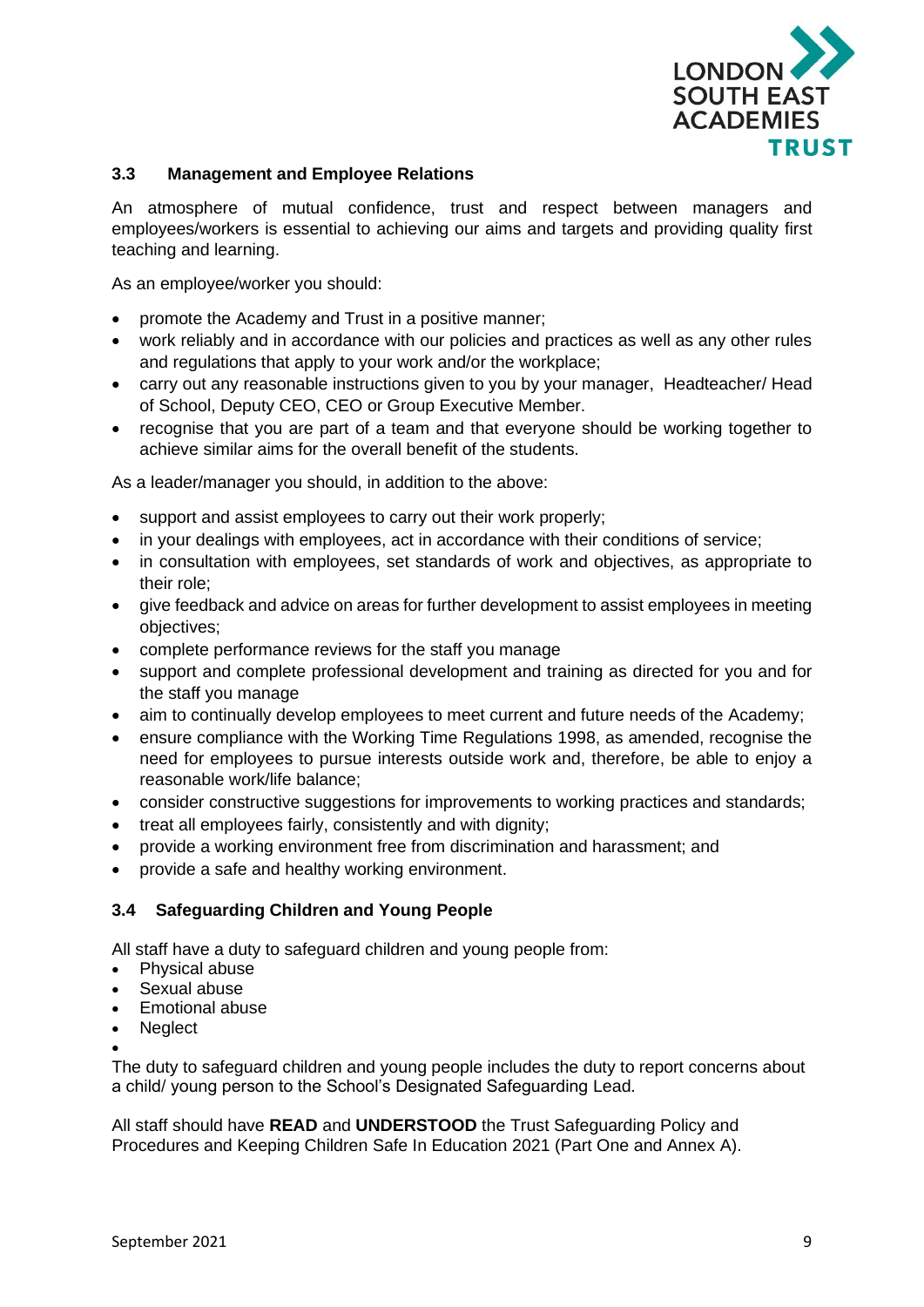

All staff should also be aware of the Trust Whistleblowing procedures.

Staff must take all reasonable steps to ensure safety and wellbeing of children and young people under their supervision and provide early help where required.

Staff must not use personal cameras, phones or any other electronic equipment to take images of students.

Staff must have signed the Acceptable User Agreement for IT Usage on an annual basis.

When staff are informed of safeguarding issues regarding specific children, they are to treat this information confidentially and if heard gossiping then they will be warned and then could be dismissed.

#### **3.5 Development of Children and Young People**

Staff must comply with the Trust and Academy policies and procedures that support the wellbeing, development and progress of children and young people.

Staff must co-operate and collaborate with colleagues and external agencies where necessary to support the development of children and young people.

Uphold children and young people's rights and help them to understand their responsibilities.

Listen to children and young people, consider their views and preferences, and involve them in decisions that affect them, including those related to their learning.

#### **3.6 Honesty and Integrity**

Staff must maintain high standards of honesty and integrity in their work, including in the use of school property and finance.

Teaching staff exercise their responsibilities in relation to the examination and assessment of achievement and attainment in a fair, transparent and honest way.

All staff represent their professional status accurately and avoid taking advantage of their professional position.

All staff should ensure that personal beliefs are not expressed in ways which exploit children and young peoples' vulnerability or might lead them to break the law. Staff should uphold British Values and ensure their professional conduct complies with Part 2 of the Teacher Standards at all times.

All staff, if presented with any gifts from parents, must declare these as part of the Trust's Financial Regulations, to ensure they are not open to bribery or coercion.

#### **3.7 Confidentiality**

Where staff have access to confidential information about children and young people or their parents or carers, staff must not reveal such information except to those colleagues who have a professional role in relation to the child/ young person.

All staff are likely to witness actions at some point which need to be confidential. These actions will be reported and dealt with in accordance with School procedures and must not be discussed with anyone internal or external of the School community except the member of staff who is dealing with the matter.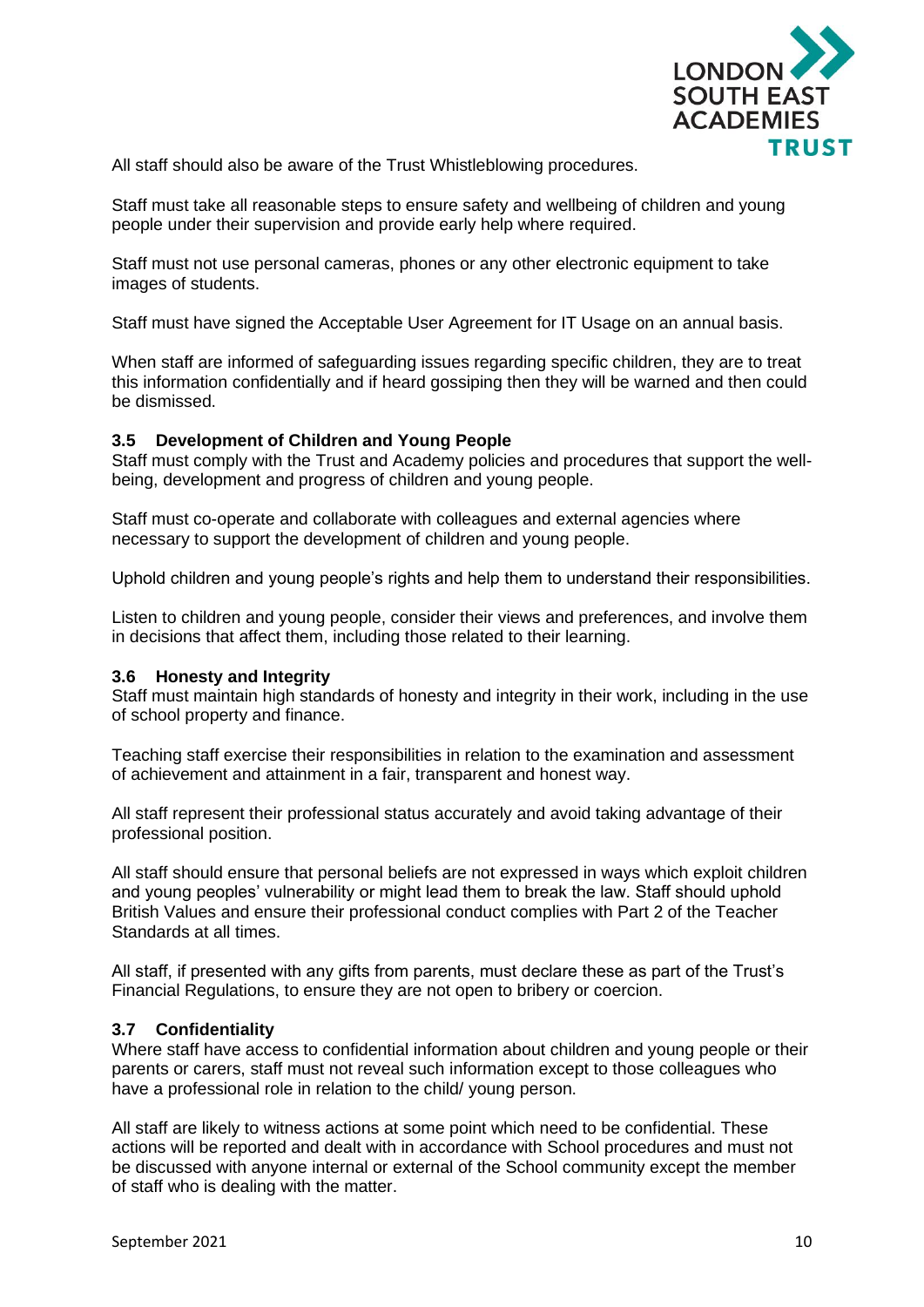

All staff have an obligation to share with the Designated Safeguarding Lead, Head Teacher/ Head of School and/or Deputy CEO any information which gives rise to concern about the safety or welfare of a child/ young person.

#### **3.8 Keeping Within the Law**

Employees and workers are expected to operate within the law. Unlawful or criminal behaviour, at work, or outside work, may lead to disciplinary action, including dismissal, being taken against employees.

You must ensure that you:

- uphold the law at work;
- never commit a crime away from work which could damage public confidence in you or the school, or which makes you unsuitable for the work you do. This includes, for example:
	- o submitting false or fraudulent claims;
	- o breaching copyright on computer software or published documents;
	- $\circ$  sexual offences, violence or any other form of abuse which will render you unfit to work with children or vulnerable adults;
	- o crimes of dishonesty which render you unfit to hold a position of trust;
	- o involvement with Social Care or child protection including your own household; and
- write and tell the Head Teacher, Deputy CEO and HR immediately if you are arrested, being investigated for, are charged with, convicted of, or cautioned for, any crime whilst you are employed at the School or if you are under investigation by the National College of Teaching and Leadership or other regulatory or professional body or if your legal right to work in the UK is challenged.

This includes outside of your working hours. You do not need to inform the Head Teacher/ Head of School, Deputy CEO or HR of offences that do not involve the police such as a parking or speeding fines.

The Head Teacher/ Head of School and Deputy CEO will determine and consider whether any investigations, charges or convictions damage public confidence in the school or makes you unsuitable to carry out your duties.

#### **3.9 Conflicts of Interests**

We expect all employees, workers, consultants, local governors and trustees to be scrupulously honest in their work. Colleagues, students, parents and the public in general are entitled to have absolute confidence in the trustworthiness and honesty of everyone working for us.

Our business should be conducted, and be seen to be conducted, in an objective, transparent and unbiased manner. There may be occasions when there is scope for conflict between your own interests and our interests.

It is a requirement of the ESFA's Academies Financial Handbook that we have a Register of Interests and that it must capture relevant business and pecuniary interests of members trustees, governors and senior employees and that we must consider extending the register to include other interests.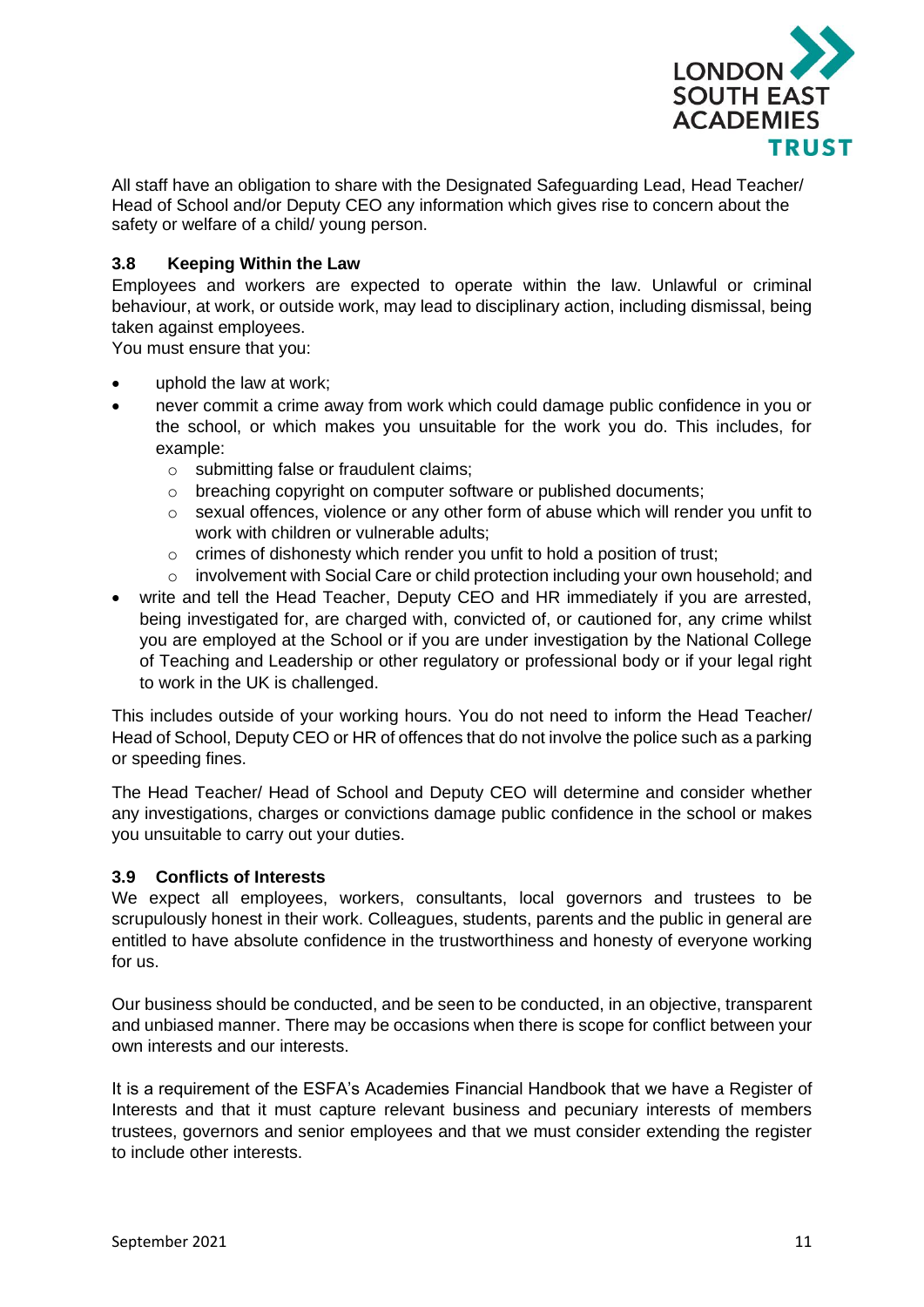

We have decided that the following employees must complete an annual declaration of interests to be included in the Register of Interests and must also declare any interest to the Clerk to the Trust Board immediately it becomes apparent:

- Deputy CEO
- Head Teachers/Heads of School
- Deputy Head and Assistant Head Teachers
- School Business Managers;
- persons working in the finance function;
- any other person who is a budget holder; and
- any other person involved in the procurement of goods or services.

The interests of Members, Trustees and Local Community Governors will also be collected by the Clerk to the Board, with Members and Trustee interests published on the Trust website.

For the purposes of this Code of Conduct "Connected Person" means any of:

- a. your partner or ex-partner (which includes a wife, husband, civil partner and any person you had a personal or romantic relationship with);
- b. your father, mother, sister, brother, son, daughter, uncle, aunt or cousin;
- c. your partner's father, mother, sister, brother, son, daughter, uncle, aunt or cousin;
- d. the partner of any those people listed at a, b or c abov
- e. a person with whom you have a business relationship; and
- f. the partner of a person with whom you have a business relationship.

The interests which must be formally declared on the declaration of interests form include;

- directorships, partnerships and employments that you or a Connected Person have with businesses which provide goods or services to us;
- trusteeships and governorships including at other educational institutions or charities irrespective of whether there is a trading relationship with us; and
- for each interest, the name of the business, the nature of the business the nature of the interest, and the date the interest began.

To avoid any difficulties arising from a potential clash of interests you must:

- notify your Head Teacher/ Head of School, Deputy CEO or Clerk to the Trust Board, in writing if you or a Connected Person have links, of any sort, with an outside organisation which may carry out work for us, or supply the Trust with goods or services (or is tendering or preparing to do so);
- not participate in any recruitment process where a Connected Person has applied or is intending to apply a post with us;
- not participate as part of any recruitment process or other panel (e.g. as a staff governor on a Pay Panel) if you may be in a position to benefit from the outcome; and report in writing any possible conflict of interest to the Clerk to the Trust Board.

#### **3.10 Fraud Avoidance, Personal Gain, Gifts and Hospitality**

As outlined within the Trust Financial Regulations, the Trust requires all staff at all times to act honestly and with integrity to safeguard the public resources for which the Board is responsible.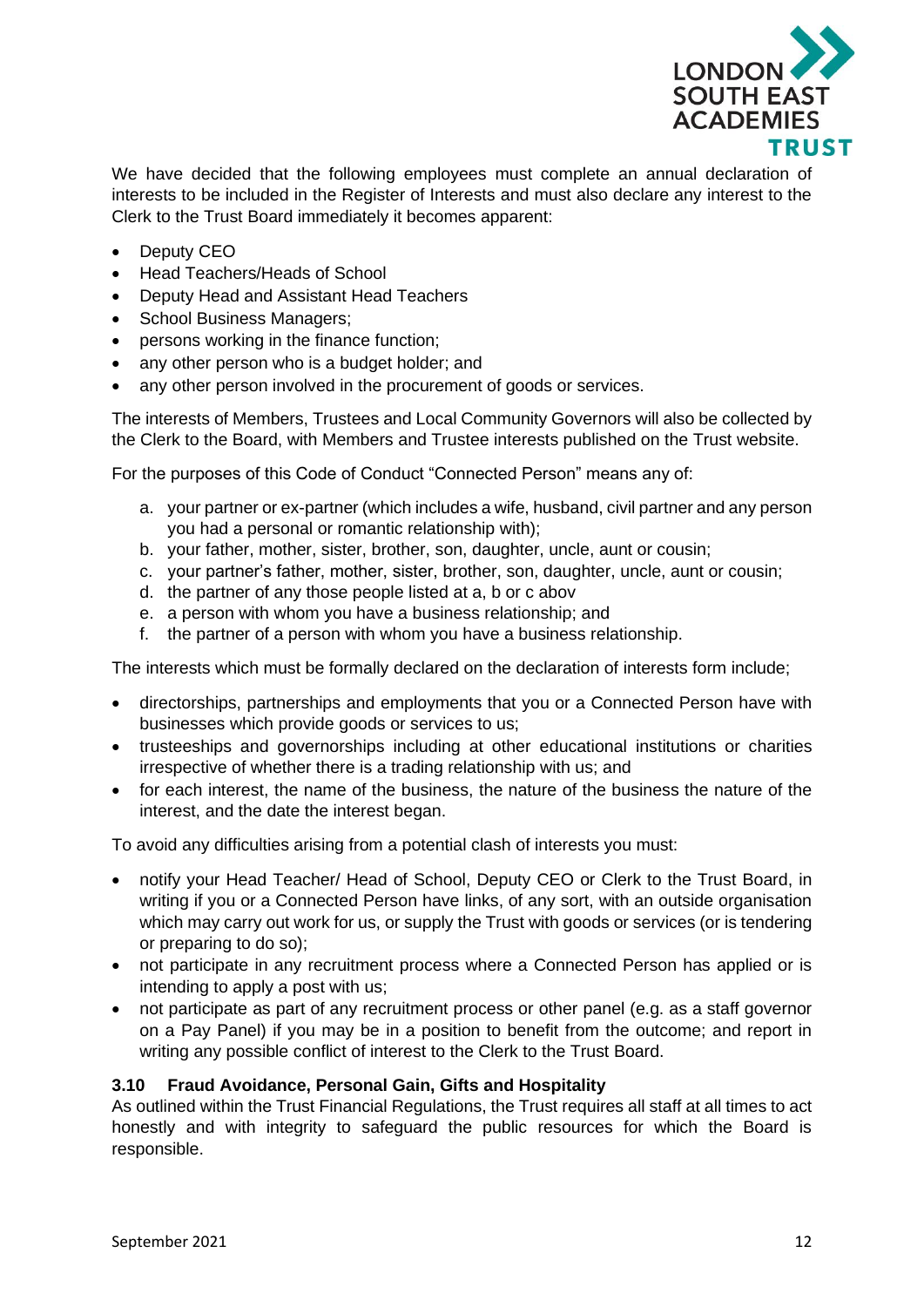

Fraud is an ever-present threat to resources. All members of Trust staff must therefore remain alert to the risk that fraud or other irregularity could occur in their area of responsibility.

The Audit & Risk Committee is responsible for approving the Trust's Fraud Avoidance Policy. An annual review of areas susceptible to fraud is to be prepared by Deputy CEO and Head Teachers/ Heads of School.

The Trust Fraud Register is maintained by the Clerk to the Trust Board and any changes are to be presented to each meeting of the Audit Committee.

Any individual or cumulative instances of fraud above £5,000 must be reported by the Trust to the EFA. In addition, any unusual or systematic fraud must also be so reported. Further details are contained within the Fraud Avoidance Policy which is available to Community Governor employee or Connected Person may use their connection to the Trust for personal gain (other than salary for employees) including payment under terms that are preferential to those that would be offered to an individual or organisation with no connection to us.

It is an offence under the Prevention of Corruption Act 1906 for members of staff to accept corruptly any gift or consideration as an inducement or reward for doing, or refraining from doing, anything in an official capacity or showing favour or disfavour to any person in an official capacity.

The guiding principles to be followed by all Members, Trustees, Local Community Governors, managers and staff must be:

- the conduct of individuals should not create suspicion of any conflict between their official duty and their private interest
- the action of individuals acting in an official capacity should not give the impression (to any member of the public, to any organisation with whom they deal or to their colleagues) that they have been (or may have been) influenced by a benefit to show favour or disfavour to any person or organisation.

Thus, members of staff, managers, Trustees and Local Community Governors, should not accept any gifts, rewards or hospitality (or have them given to members of their families) from any organisation or individual with whom they have contact in the course of their work that would cause them to reach a position whereby they might be, or might be deemed by others to have been, influenced in making a business, or educational decision as a consequence of accepting such hospitality.

The frequency and scale of hospitality accepted should not be significantly greater than the Trust would be likely to provide in return.

When it is not easy to decide between what is and what is not acceptable in terms of gifts or hospitality, the offer should be declined, or advice sought from the relevant Head Teacher/ Head of School or Group Chief Financial Officer.

For the protection of those involved, the Clerk to the Trust Board will maintain a register of gifts and hospitality received where the value is in excess of £100.

Members of staff, managers, Trustees and Local Community Governors in receipt of such gifts or hospitality are obliged to notify the Clerk to the Trust Board.

The Trust Gifts and Hospitality Register is presented to the Audit & Risk Committee annually. The general principle is that you should not receive or ask for any Gift.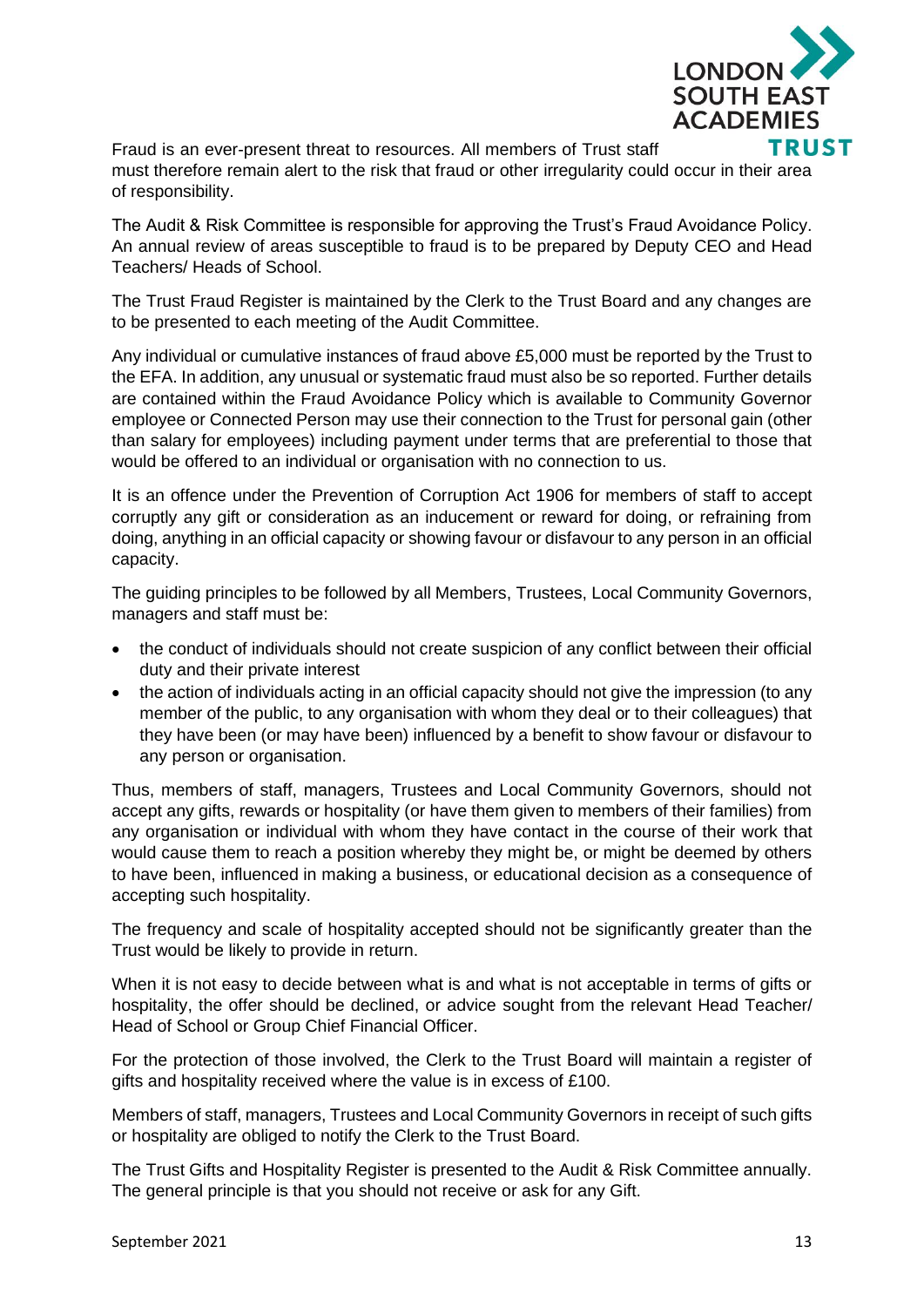

#### **3.11 Conduct Outside of Work**

Staff must not engage in conduct outside work which could seriously damage the reputation and standing of the Academy or the employee's own reputation or the reputation of other members of the Academy community or contravene British Values as well as KCSIE 2021.

Staff must exercise caution when using information technology and be aware of the risks to themselves and others.

Staff must ensure they adhere to the Trust Acceptable User and Social Media Policies at all times both within the school settings and outside.

Staff must be aware of social relationships with parents outside of school and ensure approval is provided by senior leaders if the relationship extends beyond the usual parent/ professional relationship.

#### **3.12 Relationships at Work**

All staff should abide by the Relationships at Work Policy to ensure that any relationships are declared in an open and transparent way. Staff will need to complete the necessary documentation to declare any relationships at work, to avoid any conflict of issues arising. In addition, staff should declare any relationships, in respect of potential applicants to work in the Trust.

#### **3.13 Secondary Employment**

The Working Time Regulations 1998, as amended, are a Health and Safety initiative and cover all work undertaken. To enable the Trust to comply with the Regulations and maintain the health and safety of all employees, you must inform your Line Manager and/or HR of ALL work undertaken, or applied for, elsewhere (should you be engaged in, or intending to be engaged in, other paid or unpaid work).

In addition, it is important you are aware that there should be no conflict of interest, nor any contractual conflict, between your work for the school and your work elsewhere. Approval to undertake, or continue with, secondary employment can only be granted in circumstances where there is no conflict with the provisions of the Working Time Regulations nor any other conflict of interest or contractual conflict.

Any employee asked to undertake private tutoring of students must first seek approval from the Head Teacher/ Head of School and/or Deputy CEO.

#### **3.14 Hours of Work and Attendance**

It is important that all employees are in the workplace at their agreed starting time and do not leave before their agreed finishing time. Bad timekeeping and poor attendance increases costs, causes disruption for others and has an adverse effect on students' education.

We recognise that the majority of employees are punctual and do not take time off without good cause or obtaining prior permission.

Our expectations are that:

• you attend work in accordance with your contract of employment and associated terms and conditions in relation to hours, days of work and holidays;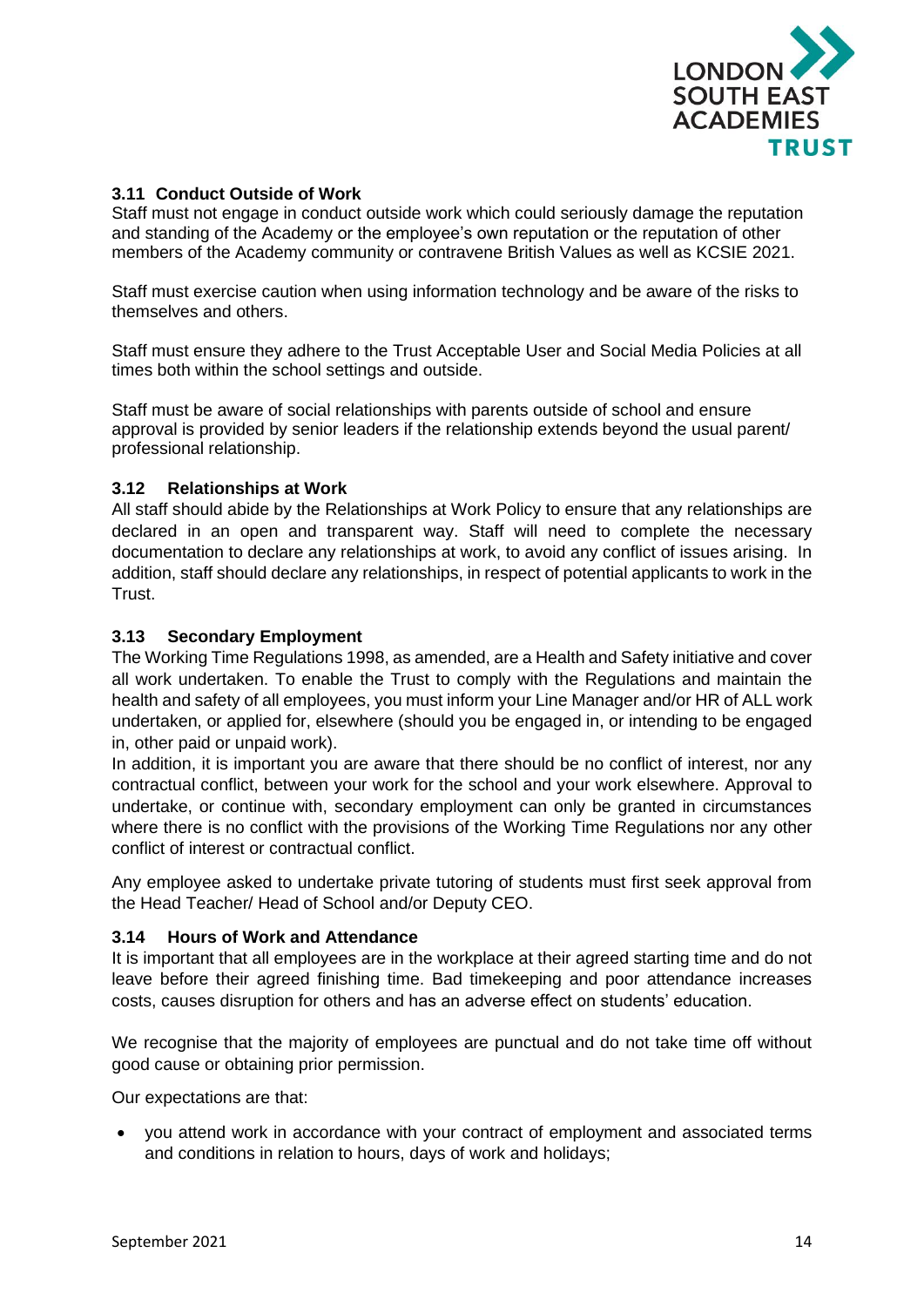

- wherever possible, you make routine medical and dental appointments outside of your working hours or during holidays. The only exceptions to this requirement will normally be in the event of an emergency, particular difficulty in relation to hospital appointments (which are rarely negotiable) or to attend for ante-natal care if you are pregnant. Pregnant employees are entitled to paid time off for ante-natal appointments. In any circumstances, however, you should agree time off with your manager at the earliest opportunity to ensure that adequate cover arrangements can be made;
- You adhere to the absence reporting procedures outlined in this handbook (local arrangements to be inserted here with communication guidance for the school / hub).

#### **3.15 Dress Code & Appearance**

The purpose of the Trust dress code is to establish basic guidelines on appropriate clothing and appearance at our workplace, so that we:

- promote a positive image and staff look professional;
- respect religious, racial and gender-specific clothing requirements and those of Staff with disabilities where possible;
- take account of health and safety requirements; and
- help staff decide what clothing is appropriate to wear to work.

Different departments within each Academy may have specific requirements that result in particular clothing demands, for example, because their work raises health and safety risks. It is important that all staff dress in a manner appropriate to their working environment and the type of work they do.

Staff are required to appear clean and smart at all times when at work and should not have extreme hairstyles. Staff should not wear casual clothes to work, this includes track suits, sweat-shirts, and casual or sports t-shirts or shorts, combat trousers, jogging bottoms, denim or leggings (with the exception of PE Staff who may wear the school sports clothing or other staff where this has been agreed with Head Teachers/Heads of School).

Clothing should not be dirty, frayed or torn. Tops should not carry wording or pictures that might be offensive or cause damage to the Trust's reputation.

It is inappropriate to wear clothing such as cut-off shorts, crop tops, short skirts, low cut tops, see through material or clothes that expose areas of the body normally covered at work. Staff clothing should attempt to cover Tattoos at all times.

Footwear must be safe and clean and take account of health and safety considerations. Where the Academy provides safety clothing and equipment, including protective footwear, it should be worn or used as appropriate and directed.

Staff should not wear clothing or jewellery that could present a health and safety risk.

**Religious and cultural dress:** Staff may wear religious and cultural dress (including clerical collars, head scarves, skullcaps and turbans) unless it breaches this policy or compromises

the health and safety of the wearer, their colleagues or any other person. Where necessary your Line Manager can disseminate appropriate information explaining cultural dress and customs. Priority is at all times given to health and safety requirements. Where necessary, advice should be taken from Human Resources.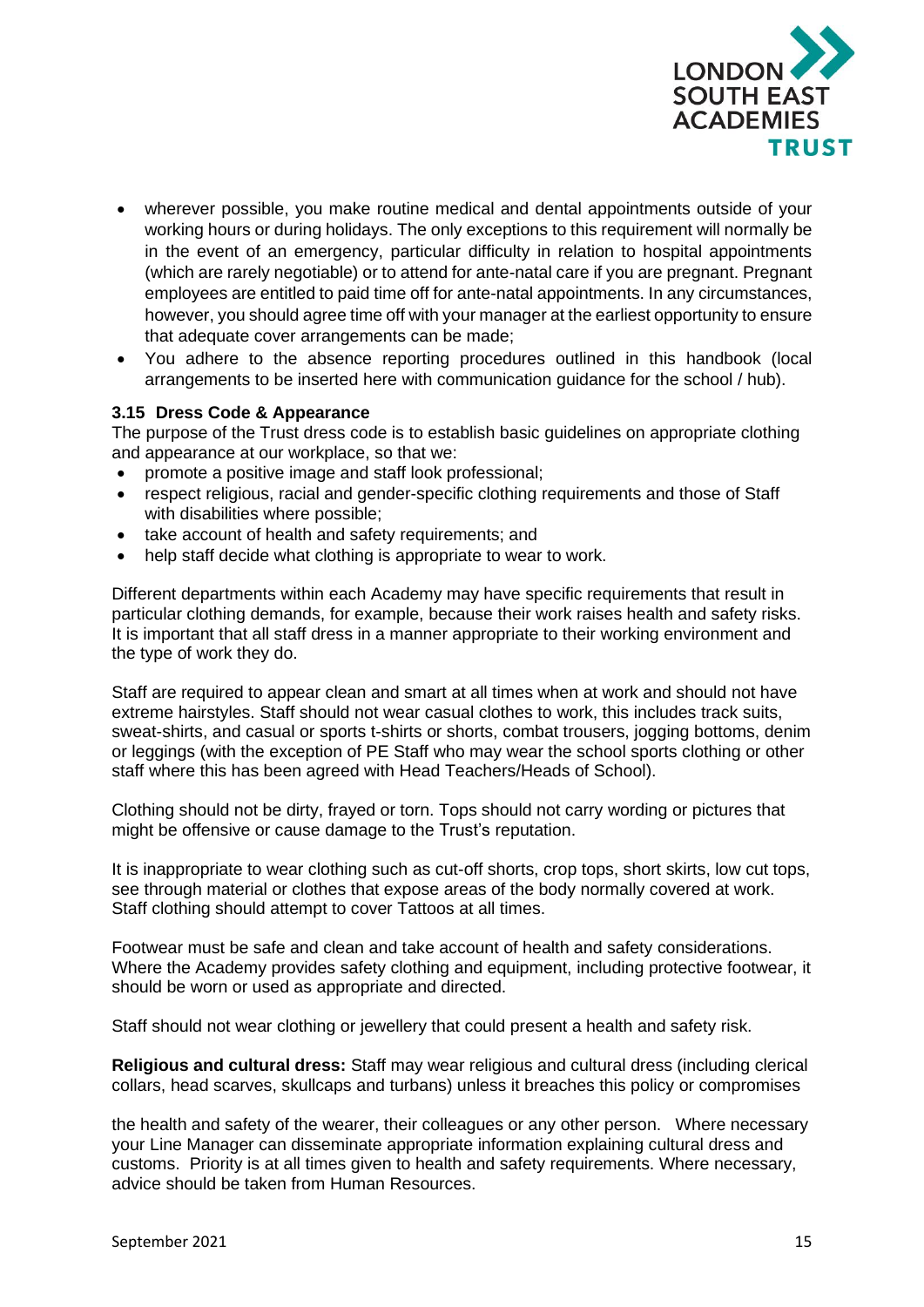

#### **3.16 Giving Employment References**

There are a series of legal obligations on the Trust when giving employment references: To the recipient of the reference we owe a duty to take reasonable care and skill to ensure that the reference is true, accurate, fair and not misleading; to the subject of the reference we owe a duty to take reasonable care when preparing the reference and to comply with our duties under the Data Protection Act to ensure that personal data and sensitive personal data are processed fairly and lawfully.

You should be aware that any reference supplied by the Trust to a future prospective or active employer will be confidential and will not be shared with you either in advance or after it has been provided (unless where it forms part of a formal Settlement Agreement.)

Any reference given will always be subject to the Trust obligations under the Safeguarding Vulnerable Groups Act 2006 and the Education Act 2002 which would allow the Trust to refer to any concern about safeguarding of children.

Only the HR Department are authorised and permitted to give a reference about you to a prospective or actual employer in relation to your employment with us

**It will be a breach of this Handbook and Code of Conduct if any other employee provides an employment reference.**

### **4. Health, Safety & Wellbeing**

It is important that you read and familiarise yourself with the content of the relevant documents in place within the School and Trust in relation to Health and Safety and, in particular, any specific duties assigned to you as part of the policy.

You are required to comply with Safety Regulations and to use any safety equipment and protective clothing which is supplied to you by the school, as well as any hygiene and accident reporting requirements. You are also expected to familiarise yourself with all risk assessment documents and follow the advice and guidance given.

You must never act in a way which might cause risk or damage to any other members of the school community, or visitors. In general, all employees/workers are required to take due care for their own safety and the safety of their fellow employees at all times.

#### **4.1 No Smoking, No Vaping**

Exposure to second-hand smoke increases the risk of lung cancer, heart disease and other serious illnesses. Ventilation or separating smokers and non-smokers within the same airspace does not completely stop potentially dangerous exposure.

In particular, you should note the following:

- it is an offence, punishable by a fine and possible criminal prosecution, to smoke (or allow smoking) in 'enclosed' or 'substantially enclosed' public places and workplaces;
- public transport and work vehicles used by more than one person must be smoke free at all times, regardless of whether others are in the vehicle at the same time;
- employee smoking rooms and/or indoor smoking areas are not allowed;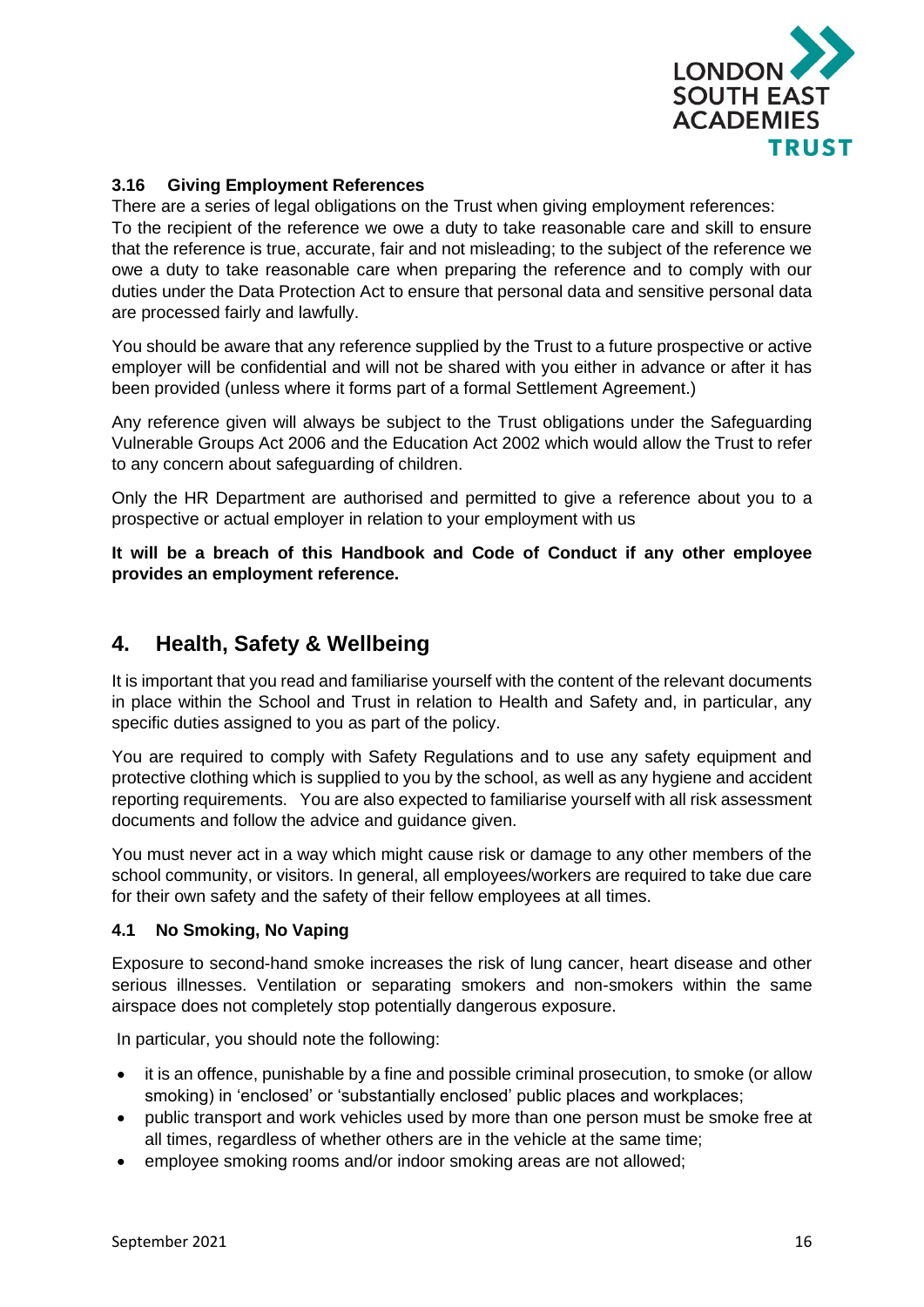

- all employees, workers and others must respect the law on smoking. You must understand and be clear that smoking is strictly prohibited in all areas within the school premises and school. Areas of the premises include classrooms, sports areas, dinner halls/restaurants, staff rooms, meeting rooms/Committee rooms, workshops, rest areas, stairs, corridors, lifts, toilets, reception and storage areas whether they are permanent, moveable or temporary (including, for example, tents and marquees); and
- requires that employees and workers do not smoke while carrying out home visits. (Similarly, employees and workers carrying out duties relating to their employment can request that parents, other family members or persons within the household do not smoke while they are visiting otherwise the visit may be terminated and alternative arrangements made).

Smoking (including 'vaping') should not take place around the School perimeter or within sight of our premises.

Employees and workers should also be aware and understand that the School's no smoking policy and arrangements apply similarly to the use of electronic cigarettes (e-cigarettes). We do not wish to encourage our children to start smoking by appearing to normalise smoking

You are responsible for informing a member of the Senior Leadership Team of any breaches of our smoking arrangements.

#### **4.2 Accident Reporting**

Accident reporting is a key element of maintaining staff and student wellbeing across all our education settings, ensuring that the Trust is compliant with it's duty of care as an employer and education provider. All staff should ensure that all accidents are reported in line with the accident reporting requirements of the Academy setting in which they work.

Robust and diligent accident reporting enables the Trust to make continuous improvements in maintaining a healthy and safe environment. If you are involved in an accident please ensure that you have informed your line manager as soon as practically possible and follow the correct and appropriate accident reporting procedures

#### **4.3 COVID**

All staff will be aware of the legal requirements to isolate at home if they have tested positive for Covid. Staff should inform their line manager if they have tested positive or if they are displaying symptoms of Covid and complete a PCR test as soon as possible. Lateral Flow Home Testing Kits have been provided for staff to self-test twice a week.

All Covid related concerns should in the first instance be raised with your line manager or Head Teacher/Head of School without delay.

## **5. Trust and Academies IT systems & Data**

IT Systems includes all our equipment and communications systems including photocopiers, scanners, printers, fax machines, computers, phones, tablets, servers, CCTV cameras as well as electronic systems such as email and Internet access, our website and managed and virtual learning environments and any associated hardware and software.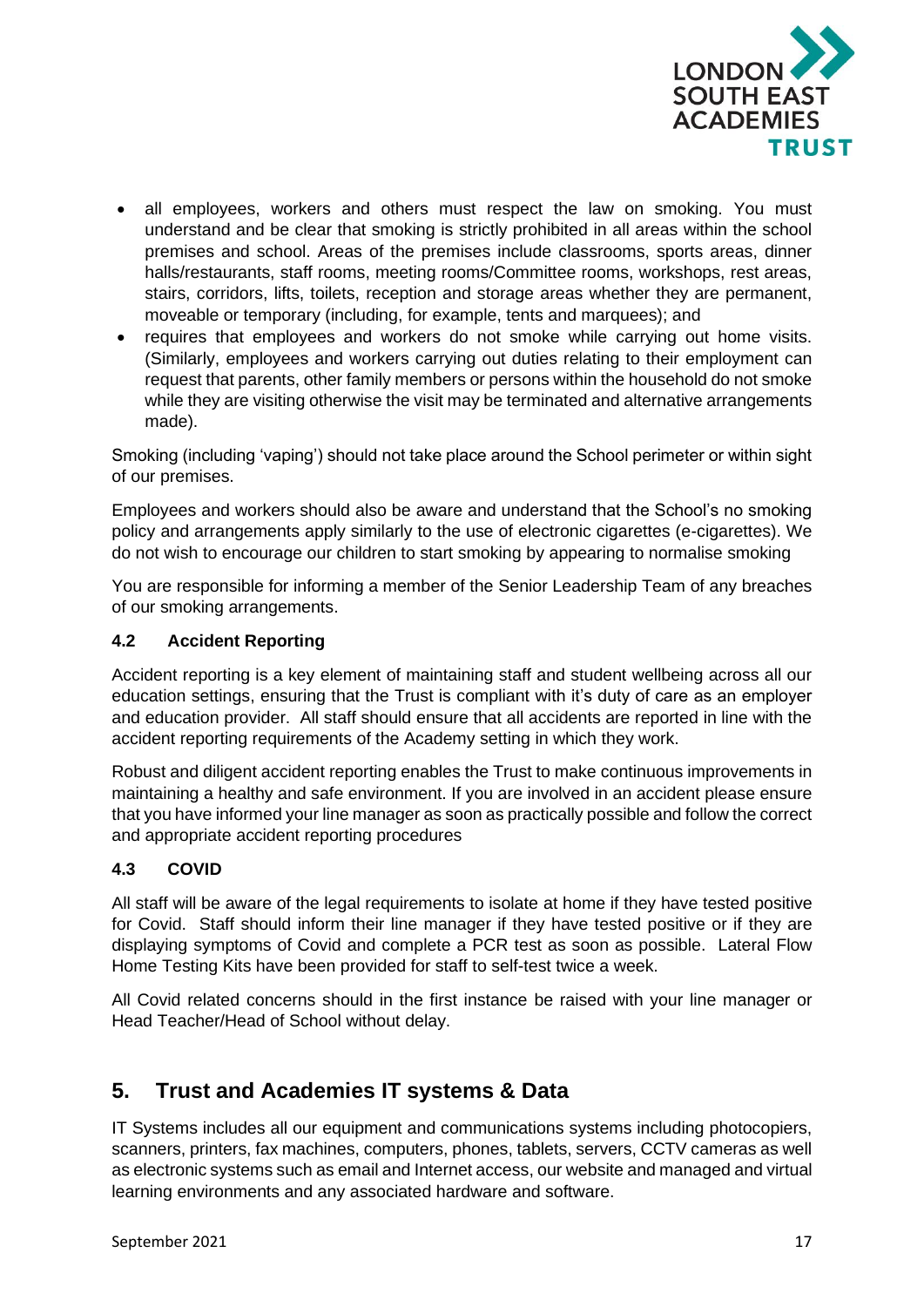

You are expected to act honestly, responsibly and appropriately at all times when using our IT System.

Our IT System must not be used for knowingly transmitting, retrieving, copying, sharing or storing any communication or information that is:

- discriminatory or harassing;
- derogatory to any individual or group;
- obscene or pornographic;
- defamatory or threatening; or
- engaged in any purpose that is illegal or contrary to our regulations, policies or interests.

Responsibility for the safe-keeping and proper use of any equipment issued lies with the individual employee/worker.

Reasonable steps should be taken to prevent theft or damage to equipment, e.g. not leaving equipment visible in an unattended vehicle. You must not remove equipment or resources without the express permission of your Line manager, Head Teacher/ Head of School and/or Deputy CEO.

#### **5.1 Use of Personal Data**

Information held relating to our work is a resource belonging to the Trust. The Trust has a Data Sharing Policy and Agreement with the London South East Colleges to share staff and student data for specific purposes. This applies whether information is held manually or electronically.

You must use sensitive information properly and have due respect for confidentiality. If you have access to such information, you should ensure that you:

- know what information we treat as confidential (check with your manager if you are unsure);
- know who is entitled to have access to what information (check with your manager if you are unsure);
- are responsible and professional in using and allowing access to personal information on students, parents, staff, governors and any others; and
- use personal information in line with the principles of data protection legislation.

Such data must:

- be used fairly and lawfully;
- be used for limited, specifically stated purposes;
- be used in a way that is adequate, relevant and not excessive;
- be accurate:
- be kept for no longer than is absolutely necessary;
- be handled according to people's data protection rights;
- may be shared with London South East Colleges as detailed in the Data Sharing Policy;
- be kept safe and secure; and
- not be transferred outside the UK without adequate protection.

There is stronger legal protection for information such as ethnic background, political opinions, religious beliefs, sexual orientation, physical and mental health, and criminal records.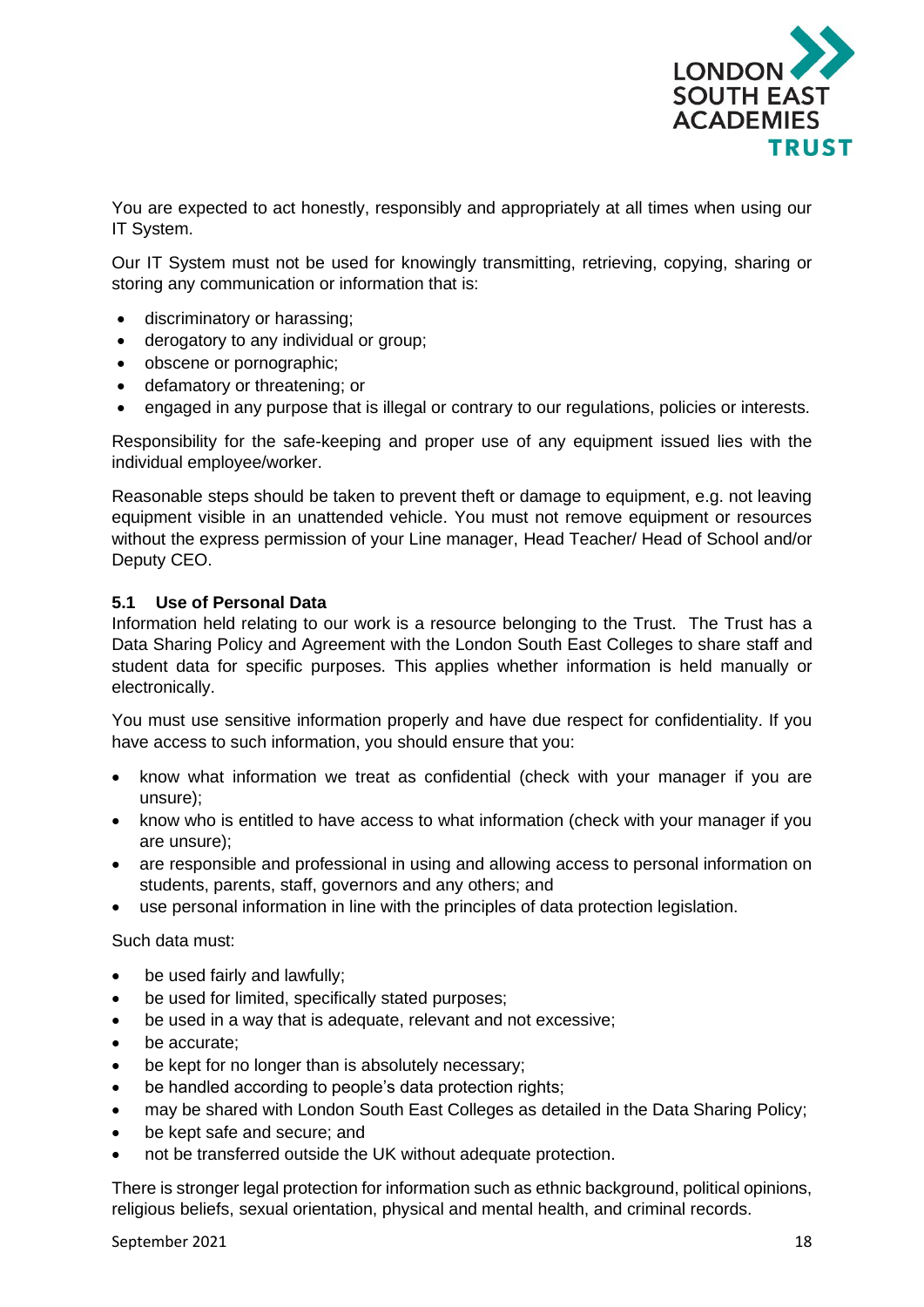

Confidentiality requirements apply whether relevant data is held manually or electronically.

Notwithstanding confidentiality requirements, as set out above, you have an obligation to share with the Designated Safeguarding Lead any information which gives rise to concern about the safety or welfare of a student. You must **NEVER** promise a pupil that you will not act on information that you are told by him or her.

If you are unsure about the use of any information which is, or may be, deemed to be sensitive and/or confidential, you should consult your Line Manager or Head Teacher and/or Deputy CEO for clarity.

Staff must read the Trust Data Protection Privacy Statement, as it forms part of the Trust Handbook and Code of Conduct.

#### **5.2 Email and Internet Usage**

The use of email and the Internet is encouraged as it facilitates communication, enhances our work and improves efficiency. However, inappropriate use may lead to problems ranging from issues relating to productivity to legal claims.

You are expected to:

- adhere to any requirements in place relating to use of the systems for work-related and any permitted private use (if applicable);
- assist in reducing email overload and aid productivity wherever possible by (for example) sending email messages only to those for whom they are relevant, send blind (bcc) copies wherever possible, not automatically reply to all names on a "cc" list (it may be inappropriate in some cases or irrelevant for some recipients). Only send attached files where necessary;
- be aware that although email encourages rapid communication, the contents of email messages should be written with care. Messages sent without proper consideration can cause unnecessary misunderstandings. Email should not be used as a substitute for face-to-face communication;
- be aware that offers accepted or contracts transmitted via email are legally binding;
- be aware that emails and email contact lists contained on our system are our property even though created by an individual employee/worker;
- use the Web as and when appropriate for work purposes. Even when being used for work-related activities, browsing can be highly time-consuming
- use the Web and the email systems responsibly.

Use of the Internet for illegal or inappropriate activities will not be tolerated.

Such activities include (but are not limited to):

- online gambling;
- accessing offensive, obscene or indecent material, including pornography, or downloading or distributing copyright information;
- sending or posting abusive, rude or defamatory messages about people or organisations;
- sending or forwarding any message that could constitute bullying or harassment, unauthorised non business used, including personal messages, jokes, cartoons or chain letters; or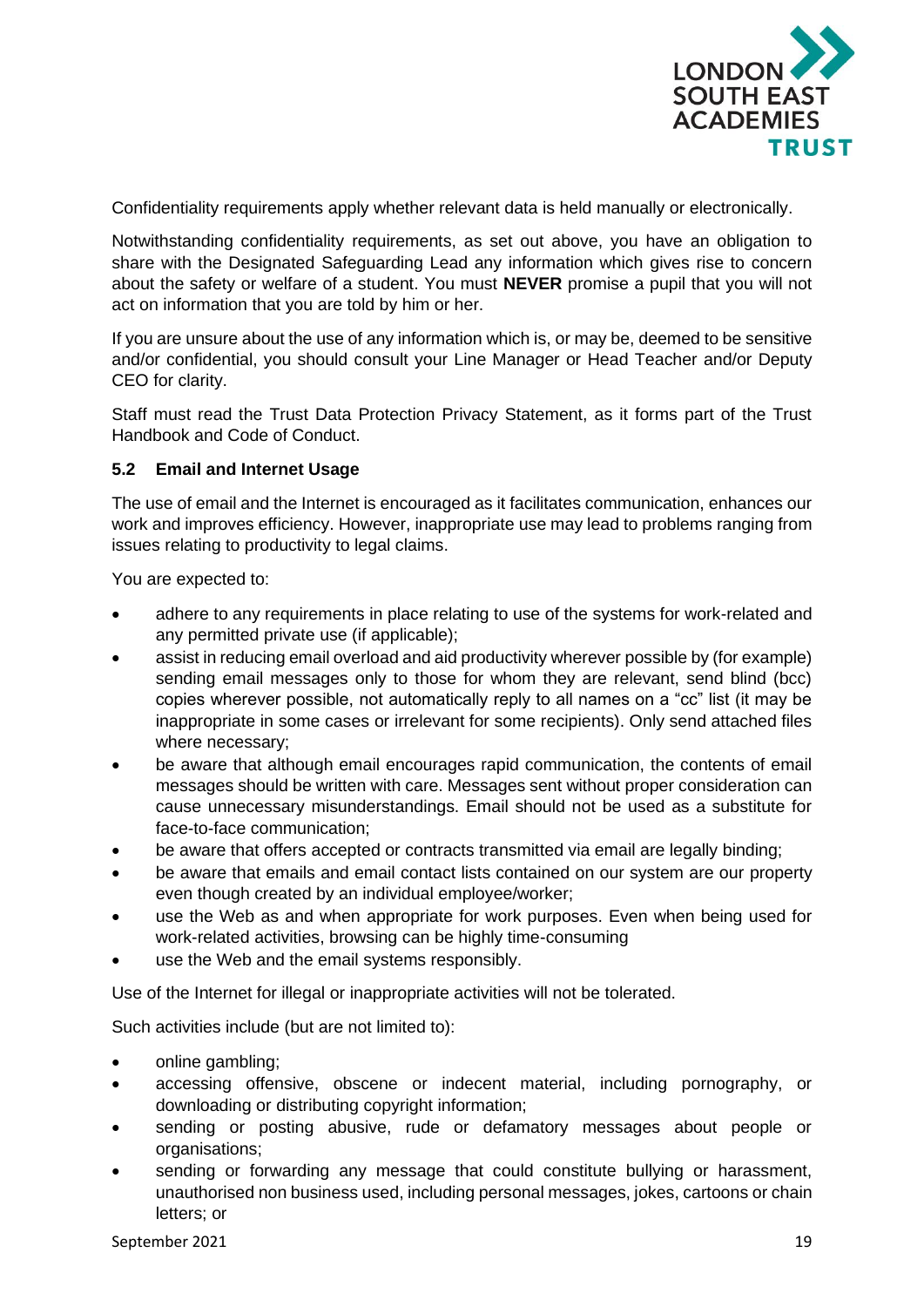

- posting confidential information about the Trust or other employees/workers, governors, parents, students, or anyone associated with them.
- respect the copyrights, software licensing rules and property rights, and in general the privacy and prerogatives of others; and
- use social networking sites responsibly and appropriately (see below).

#### **5.3 Computer Security and Misuse**

In general, you should note that:

- those with access to personal data are in a particularly sensitive position and must be aware of the provisions of the Data Protection Act;
- all Internet sites accessed, as well as other applications, should be closed when finished with and computers switched off. Computers should never be left open and unattended;
- all logins/passwords must be kept confidential. They must not be given to any other person. Neither should any employee/worker use someone else's log-in or password;
- no external software may be used without the prior permission of your Line Manager, your Head Teacher/ Head of School, Deputy CEO or person within the School responsible for computer security; and
- all electronic data must be held in an encrypted manner.

#### **5.4 Misuse of computers is a serious disciplinary offence.**

The following are examples of misuse:

- fraud and theft:
- system sabotage;
- introduction of viruses:
- obtaining unauthorised access;
- using the system for private work or unauthorised game playing;
- breaches of the Data Protection Act;
- sending abusive or defamatory messages or statements about people or organisations, or posting such messages or statements on any websites or via email;
- attempting to access prohibited sites on the internet;
- hacking; and
- breach of our security procedures

The above list is not exhaustive.

Depending on the circumstances, misuse of the IT system may be considered to be gross misconduct. Misuse amounting to criminal conduct will be reported to the police.

#### **5.5 Social Media and Applications**

Use of work-related social networking sites or applications is restricted to any arrangements, rules and/or protocol established by us. If you are unclear about the use of these sites, please refer to HR, Head Teacher/ Head of School and/or Deputy CEO.

Work-related social networking sites must not at any time be used for personal communications.

When using a social networking site, either for work-related purposes or outside of working time for personal use, you must: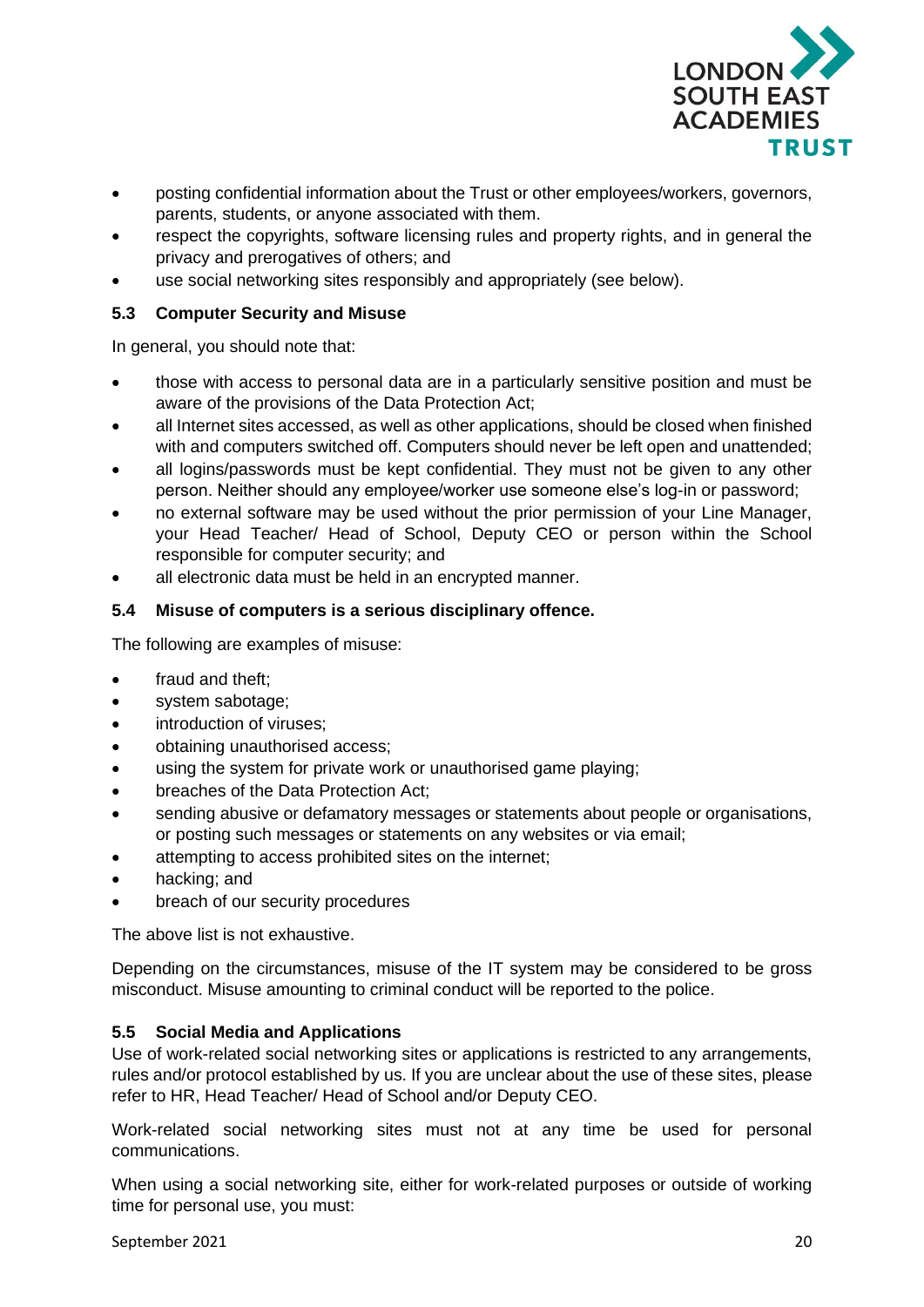

- make sure that you understand your online privacy settings and use them responsibly and appropriately;
- not divulge any confidential information about, or belonging to, the Trust, the School, trustees, local governors, employees/workers or students associated with them and/or personal data/information which could be in breach of the Data Protection Act and GDPR.
- not disclose any information which is not yet in the public arena;
- not post any illegal material, e.g. images of child abuse or material which incites racial hatred;
- not make any offensive, defamatory, discriminatory, critical or other inappropriate comments about us, governors, employees/workers or students;
- not claim to be representing the Trust when using social networking sites in a personal capacity (note that stating you are employed by the Trust does infer 'representation').
- •
- You must make it clear when posting information or comments that any personal views expressed do not represent our views (Use a disclaimer such as "The views expressed here are my own and do not represent the views of my employer");
- not misrepresent us by posting false or inaccurate statements about your work;
- not link your own blogs/personal web pages to our website;
- not use any of our logos on any personal page, or without the specific consent of your Line Manager or Head Teacher/ Head of School and/or Deputy CEO for work-related purposes;
- not publish any material or comment that could undermine public confidence in you as an employee/worker in a position of trust; and
- link to, message, tag, befriend or otherwise contact or communicate with any of our current or former pupils. The above list is not exhaustive.